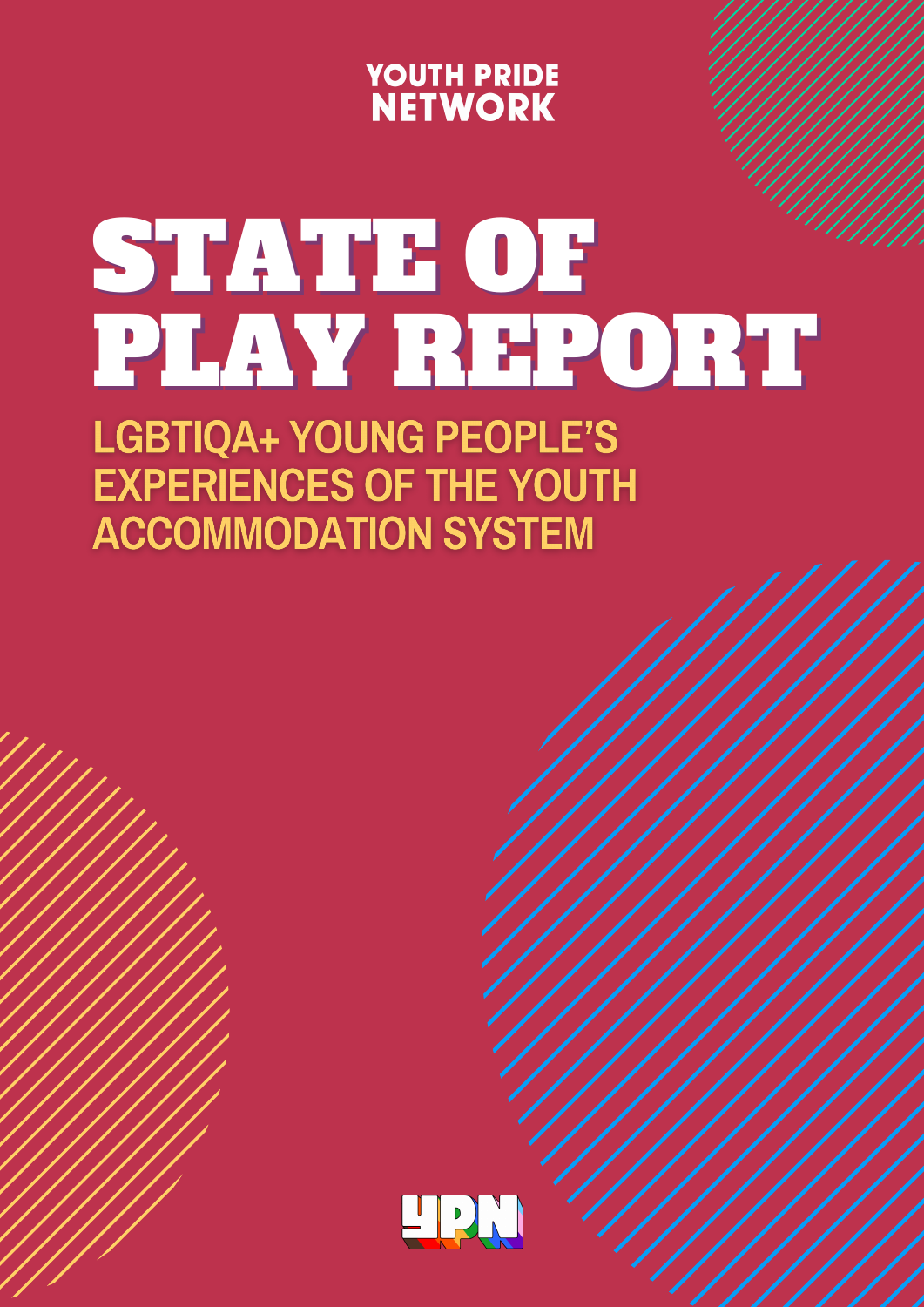# Acknowledgement of Country

The Youth Pride Network would like to acknowledge the custodians of the land we work on, the Whadjuk Noongar people and pay our respects to Elders past, present and emerging. This always was and always will be Aboriginal land.

# Thank you

YPN would like to thank every young person and worker who shared their story as part of this report. The YPN will strive to do justice to your experiences. YPN would also like to thank the LGBTIQA+ community, particularly those who have come before us for their support of our work and in providing space for us to do what we do.

This report was authored by Charlotte Glance with assistance from Kai Schweizer, Ashton Kealy, Stefaan Bruce-Truglio, Cheyeanne Henderson-Watkins and Rebecca Evans.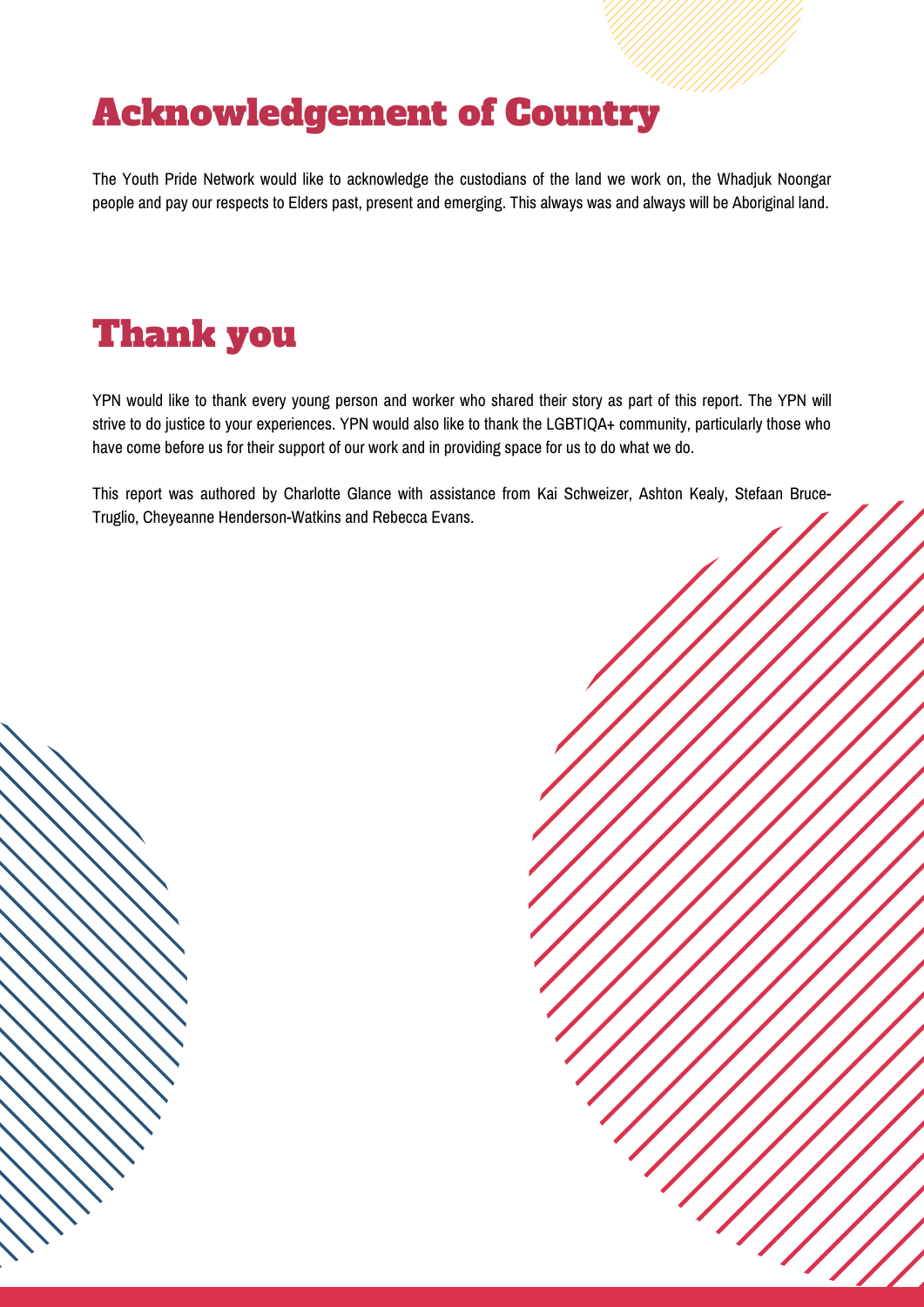# Table of Contents

Executive Summary **03**

Terminology used in this report **04**

Previous Research **05**

Methodology **07**

### **08**

LGBTIQA+ young people Results from online survey -

### **11**

Analysis of Consultation

### **12**

Barriers to Entering the Accommodation System

### **14**

 Rejection of LGBTIQA+ Young People from Accommodation Services

### **15**

 Accommodation Staff & Other Service Negative Experiences with **Users** 

### **18**

 $\bigcirc$ 

N

E

N

S

Service Structures and Operations

### **21**

Abusive and Negligent Practices

Adult Service System **22**

Surrounding Systems **23**

Data Collection **25**

Impact of Negative Experiences **26**

## **27**

Examples of LGBTIQA+ Affirming Practices

Recommendations - Services **28**

Recommendations - Government **29**

Suggestions for Further Research **30**

**Conclusion 31**

References **32**

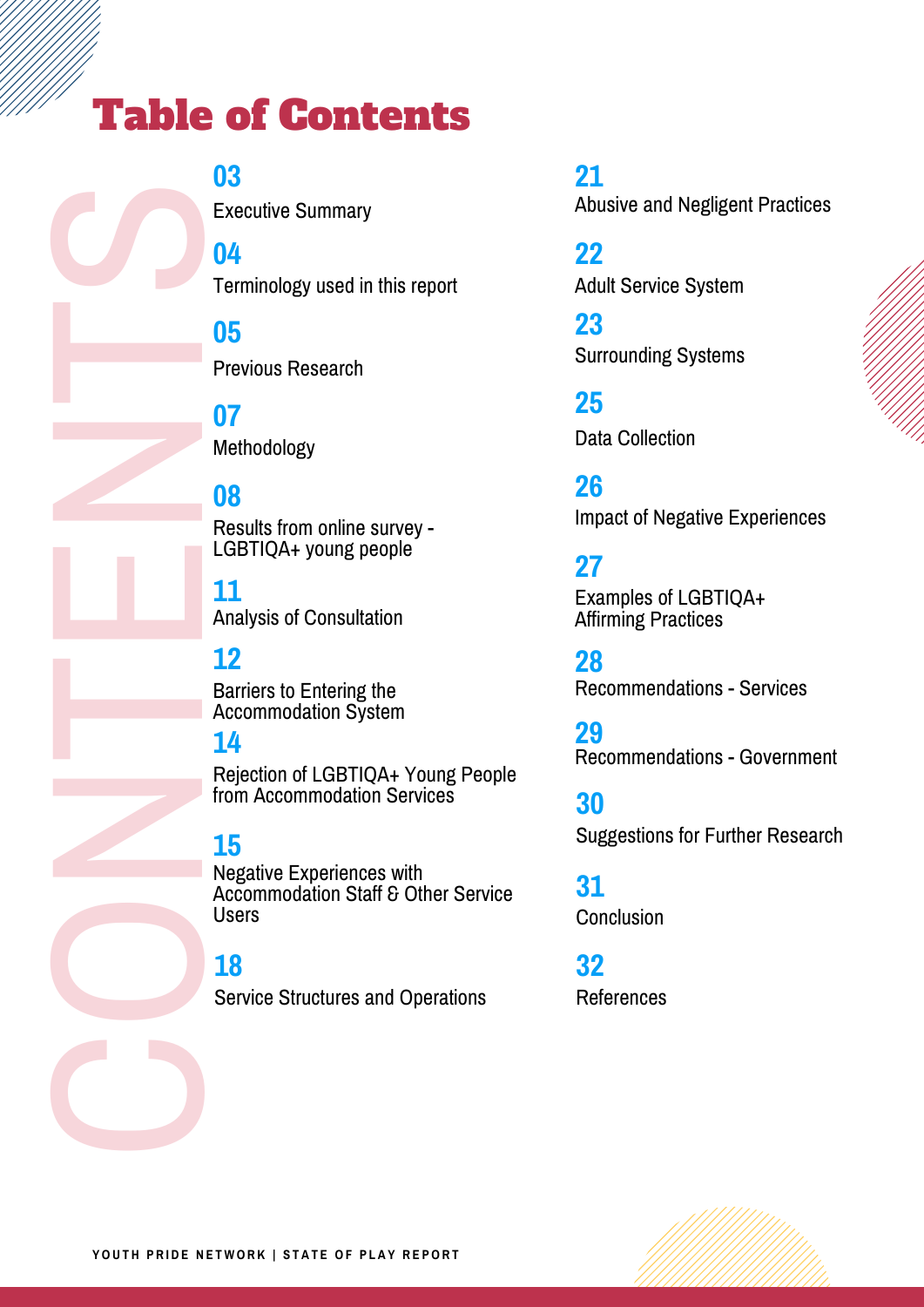# Executive Summary

LGBTIQA+ young people are overrepresented in the homelessness system, however little is known about their experiences within that system in Western Australia. This report aimed to document the experiences of LGBTIQA+ young people within the homelessness system, including barriers they face to entry, discrimination they experience within the service, structural issues that make services inaccessible and characteristics of LGBTIQA+ affirming service practice.

Through interviews and online surveys with workers and LGBTIQA+ young people this report found that while there were examples of excellent practice, there were also examples of significant discrimination, that exacerbated the trauma that LGBTIQA+ young people faced. Underlying this was a theme of inconsistency across the sector.

#### *Key findings were:*

- A significant proportion of LGBTIQA+ young people who have experienced homelessness have never accessed an accommodation service.
- LGBTIQA+ young people accessing accommodation services are regularly experiencing discrimination, violence and rejection.
- Many systemic barriers exist in the youth homelessness system that prevent LGBTIQA+ young people from accessing accommodation and other services.
- In some cases, services are conducting abusive practices such as conversion practices within their services on LGBTIQA+ young people.
- The impacts of these experiences of discrimination include a worsening of trauma and mental ill health, as well as a longer time spent homeless. When in affirming services, LGBTIQA+ young people are able to thrive and affirm their identity and these services

were a protective factor from other experiences of discrimination.

#### *Recommendations for services:*

- Hire LGBTIQA+ affirming staff and create a safe work environment for LGBTIQA+ employees
- Integrate LGBTIQA+ inclusion into core business and ensure service delivery is LGBTIQA+ affirming
- Develop and implement safe methods of data collection on LGBTIQA+ young people
- Ensure service structures and processes are appropriate for LGBTIQA+ young people

#### *Recommendations for government:*

- Develop safe methods of data collection on LGBTIQA+ young people
- Integrate LGBTIQA+ inclusion into tendering processes and reporting
- Ensure staff across government are trained in LGBTIQA+ inclusion
- Integrate LGBTIQA+ inclusion into government strategy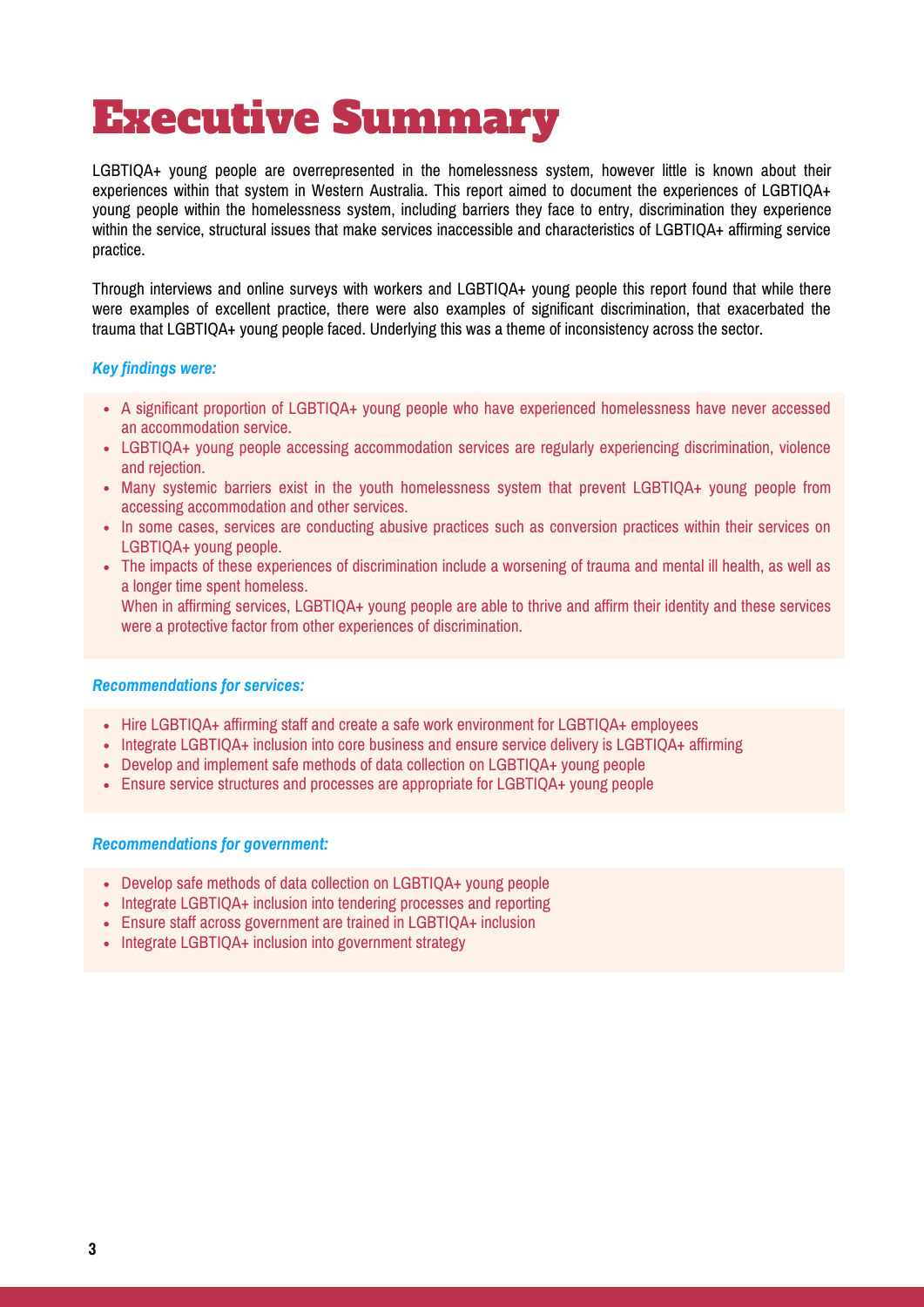# Terminology used in this report

**Affirmed gender** - the gender a person identifies with. It may or may not be aligned with the sex they were assigned at birth.

**Assigned sex at birth** - the sex a person is assigned by medical staff when they are born.

**Deadnaming** - the act of using a trans or gender diverse person's birth name or a name that they no longer use. It is a deeply disrespectful act and is usually done to show the person doesn't acknowledge their autonomy and gender identity.

**Coming out** - the act of a person disclosing their LGBTIQA+ identity to others.

**LGBTIQA+** - Lesbian, Gay, Bisexual, Transgender, Intersex, Queer, Asexual and other diverse sexuality and gender identities.

**Misgendering** - referring to someone as the incorrect gender. This often happens to trans and gender diverse people either by accident or because the person does not respect their identity.

**Passing** - a problematic term used to refer to whether a transgender person meets cisgender standards of gender presentation.

**Outing/outed-** when someone's LGBTIQA+ identity is disclosed to others without their consent.

**Transition** - the process a transgender person undertakes when changing their gender. This is multifaceted and can include medical transition (e.g. taking hormones or getting surgery) social transition (e.g. asking people to use a new name or pronouns) and legal transition (e.g. legally changing your name).

**Note on pronoun usage in this report** - Please note that all young people and workers in this report are referred to with they/them pronouns in order to preserve anonymity. This is not a reflection of their gender and assumptions about their gender should not be made from this.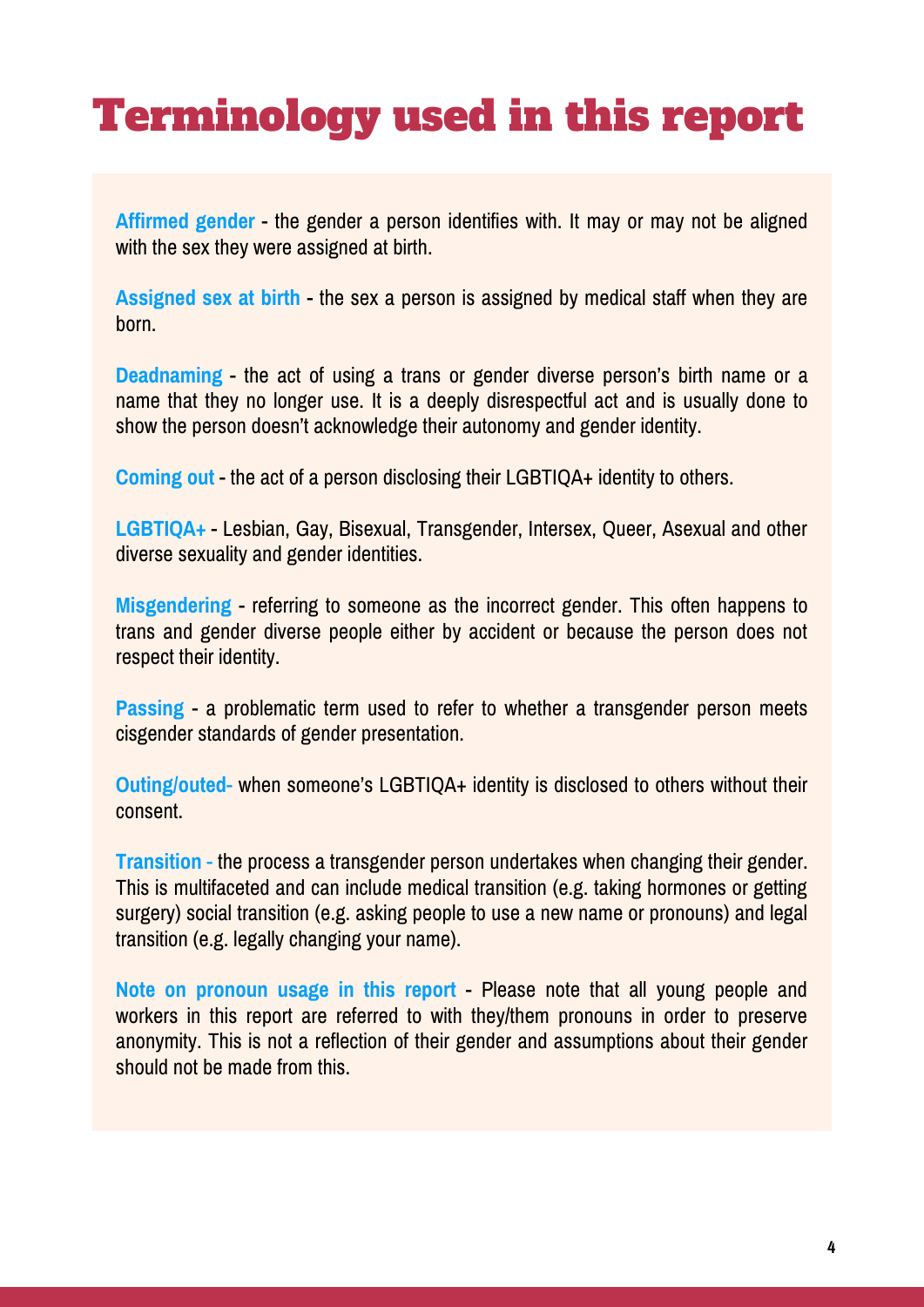# Previous Research

#### *LGBTIQA+ young people and homelessness*

A growing body of evidence has suggested that LGBTIQA+ young people experience higher rates of homelessness than the general population (3, 5, 9, 10, 14, 15). In an Australian study combining the data from two large surveys (N=19,060), lesbian, gay, and bisexual (LGB) participants were significantly more likely to have reported leaving home in their early adolescence compared to their heterosexual peers (13). It has also been suggested that sexual orientation and gender identity change efforts, more commonly known as conversion practices, are associated with higher rates of homelessness amongst LGBTIQA+ young people (10).



**In their 2021 study, Jones and colleagues (2021) reported that 44.4% of young LGBTIQA+ participants who had experienced conversion practices had also experienced homelessness (10).**

Another Australian study, focused on trans and gender diverse people aged 18 and older, reported that 23.8% of participants had experienced homelessness in spite of being highly educated (1). In the Breaking the Silence Report, 12.7% of Aboriginal LGBTIQA+ participants had experienced homelessness relating to their sexual orientation or gender identity (7). Research on intersex people in Australia found that around 6% of the respondents were currently experiencing homelessness (9).

Similarly, a 2017 study of Australian trans and gender diverse young people reported 22% of participants had experienced homelessness (16). Of these, only 38.9% had accessed crisis accommodation (16). Of those who have accessed crisis accommodation, 43.2% felt their gender identity was not respected (16). Many participants attributed their issues with accommodation or homelessness to their gender identity or gender expression (16). Some participants reported that potential housemates had rejected them based on their gender identity and/or expression (16). In the most recent Writing Themselves In, 23.6% of participants had experienced homelessness (6). Of these participants, 26% reported that their homelessness was related to their LGBTIQA+ identity (6). Trans and gender diverse people were more likely to experience homelessness, with 41.3% of trans women, 39.3% of trans men, and 31.8% of nonbinary people reporting an experience of homelessness (6).

#### *Contributing factors to homelessness*

Data have suggested that a young person's disclosure of their LGBTIQA+ identity to their family is often a significant contributor to their unique experiences of homelessness (2, 11, 12, 14). It has been reported that families often do not understand diverse sex, sexuality, and gender identities. This causes open hostility towards the young person, leading to family conflict and then homelessness (14). Negative family responses are associated with a lack of emotional support and material resources (8).

> **Some researchers also attribute increased rates of homelessness in this cohort to greater self-awareness of LGBTIQA+ identities via social media and thus earlier instances of 'coming out' (8, 14).**

Furthermore, Dempsey and colleagues (2020) have suggested that family perception of a young person as LGBTIQA+, even if they have not disclosed such an identity, can also be a catalyst for homelessness. Other contributing factors reported in the literature include mental health challenges, disability, domestic and family violence, unemployment, and financial hardship (2, 4, 8). Furthermore, one study noted the association between LGBTIQA+ homelessness and societal stigma, including family conflict and discrimination at schools and workplaces (5).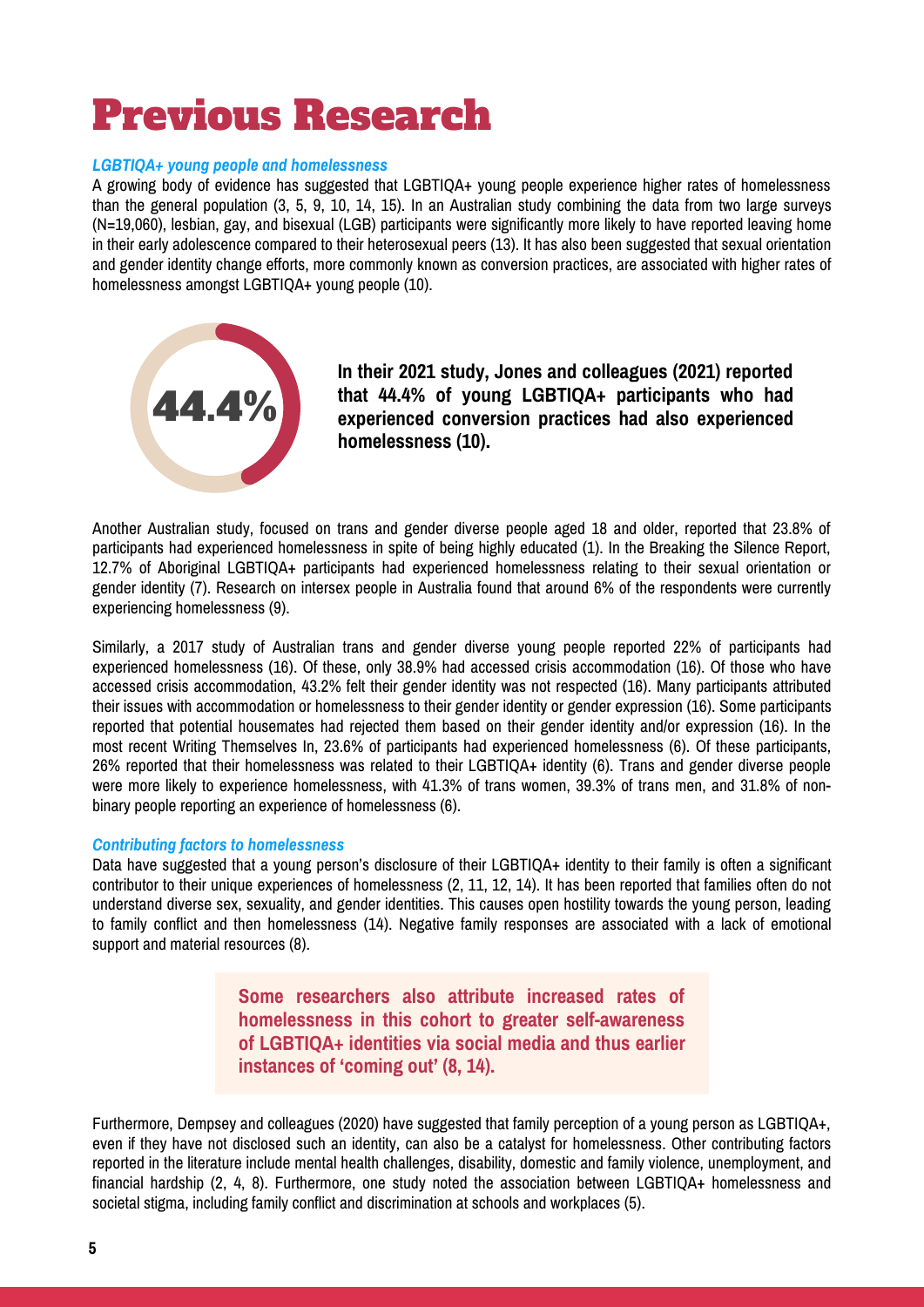Limited data regarding conversion practices are available. However, in their study of young LGBTIQA+ people experiencing religious conversion practices, 44.4% had experienced homelessness (10). This elevated risk of homelessness was attributed in part to the trauma caused by conversion practices and associated mental health challenges (10).

According to McNair and colleagues (2021), the absence of reference to LGBTIQA+ people in housing and homelessness policies contributes to homelessness in this population (13). Similarly, Oakley and Bletsas (2017) reported a lack of data collection regarding sex, sexuality, and gender within services (14). These policy gaps result in a lack of targeted prevention efforts, effective intervention, and allows services to discriminate (13). Furthermore, the lack of appropriate services is reported to long term homelessness and street presence (14).

According to McNair and colleagues (2021), the absence of reference to LGBTIQA+ people in housing and homelessness policies contributes to homelessness in this population (13). Similarly, Oakley and Bletsas (2017) reported a lack of data collection regarding sex, sexuality, and gender within services (14). These policy gaps result in a lack of targeted prevention efforts, effective intervention, and allows services to discriminate (13). Furthermore, the lack of appropriate services is reported to long term homelessness and street presence (14).

#### *Experiences with homelessness services*

Only one study was identified collecting data on the experiences of LGBTIQA+ young people experiencing homelessness in Australia (14). A total of 23 LGBTIQA+ young people experiencing homelessness and 29 service workers in metropolitan Adelaide and Sydney were interviewed (14). This study reported significant negative service experiences amongst LGBTIQA+ young people (14). Participants were harassed by other young people within services without appropriate intervention from staff (14).

One participant described being called slurs and physically threatened within their accommodation service, saying:

*"I just wanted – I was constantly like, no, I want to [expletive] leave, I don't want to be here anymore" (14).*

Young participants also reported mistreatment by service staff members (14). They described being humiliated in relation to their sexual orientation or gender identity through inappropriate comments (14). Several reported feeling that they were being treated poorly compared to their peers due to their LGBTIQA+ status (14). One service worker admitted that "sometimes it's probably safer for them to be transient and couch surfing" (14).

This inadequate support from staff was attributed to a lack of training and awareness (14). Service worker participants stated that staff in some services were not formally qualified to work in community services as they have no training (14). Furthermore, they reported that many have also not undertaken any kind of professional development on LGBTIQA+ identities and issues (14). They alleged that mainstream services often turned LGBTIQA+ young people away, with the justification that they did not feel equipped to support them (14). One worker, who worked in an affirming service said:

> *"It is common to have a mainstream service provider ring up and explain that it is apparent that they have been working with a person who is gay, queer or gender questioning … so we thought we would refer them on to you" (14).*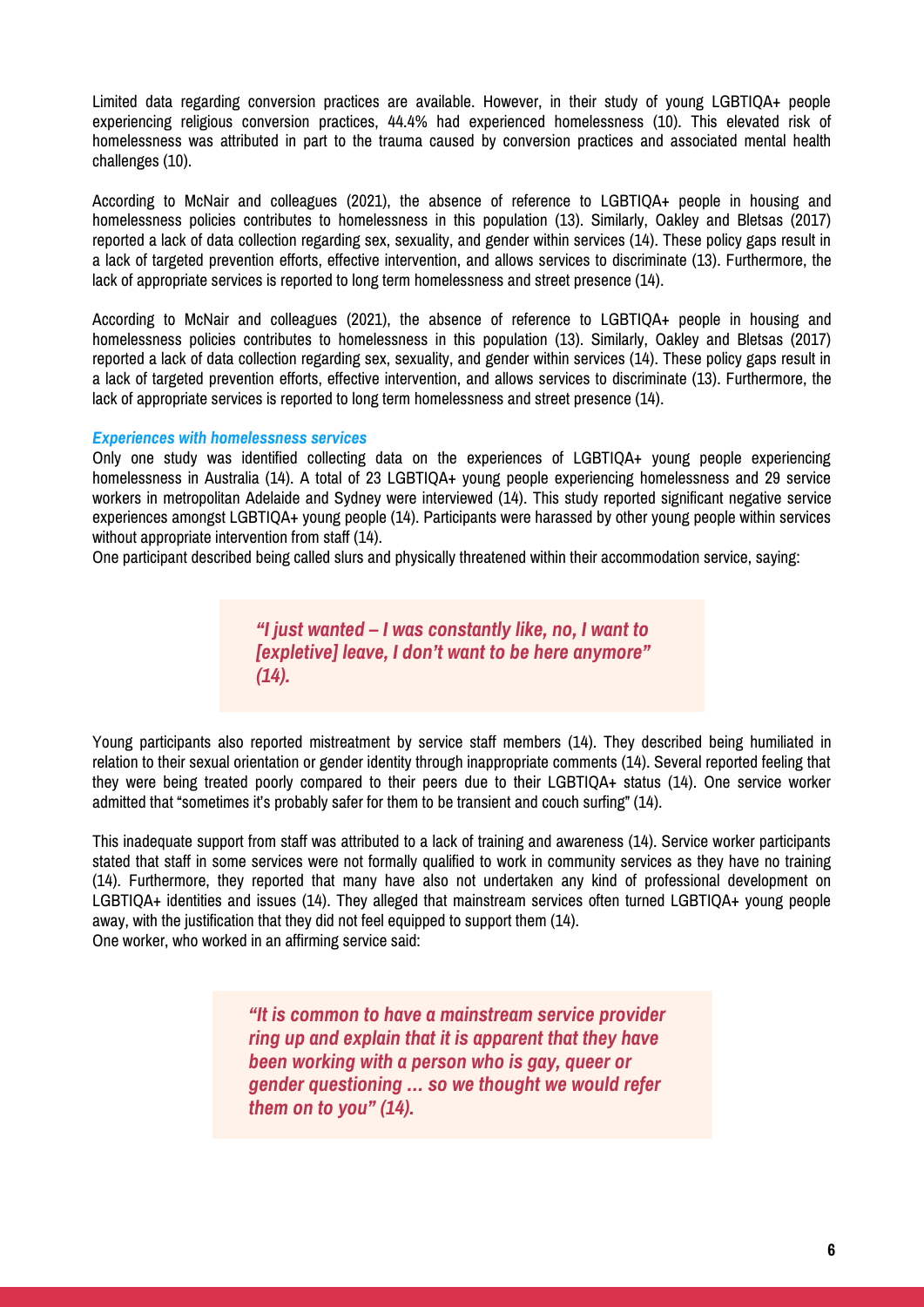# Methodology

The aim of this report was to collect the experiences of LGBTIQA+ young people in the youth homelessness **system.**

This project used a mixed-methods approach which consisted of online surveys and in-person interviews. In total, this project received input from 166 individuals. This was across 4 methods of data collection:

- An online survey for LGBTIQA+ young people (120 responses)
- An online survey for individuals who worked with LGBTIQA+ young people experiencing homelessness (19 responses)
- In person interviews with LGBTIQA+ young people with lived experience of homelessness (10 individuals)
- In person interviews with individuals who work with LGBTIQA+ young people experiencing homelessness (19 individuals)

Data collection involving those who have experience working with LGBTIQA+ young people experiencing homelessness there was no restriction on discipline. This cohort included youth workers, psychologists, peer-support workers, social workers and those in other systems. For ease, this group will be referred to as 'workers' for the remainder of the report.

In the online survey of LGBTIQA+ young people, the survey purposely advertised to all LGBTIQA+ young people and not just those who had experienced homelessness. This was to ensure that LGBTIQA+ young people who may not recognise their experience as an experience of homelessness (e.g. couch surfing, staying in a hostel) were captured. Individuals were asked whether they had experienced particular situations (e.g. having to run away from home) rather than being asked whether they had experienced homelessness. Additionally, this was done to provide comparative demographic information between LGBTIQA+ young people who had and had not experienced homelessness.

Age ranges for this survey were 15-30 years. This was modified from the normal youth definition of 12-25 years, to capture those who may have experienced homelessness as young people but were now aged over 25 years. (e.g. were experiencing homelessness when they were 24 and are now 26). The average age of participants was 21.

Respondents were limited to current residents of Western Australia which excluded 18% of respondents. One respondent was excluded because they were over 30 years old.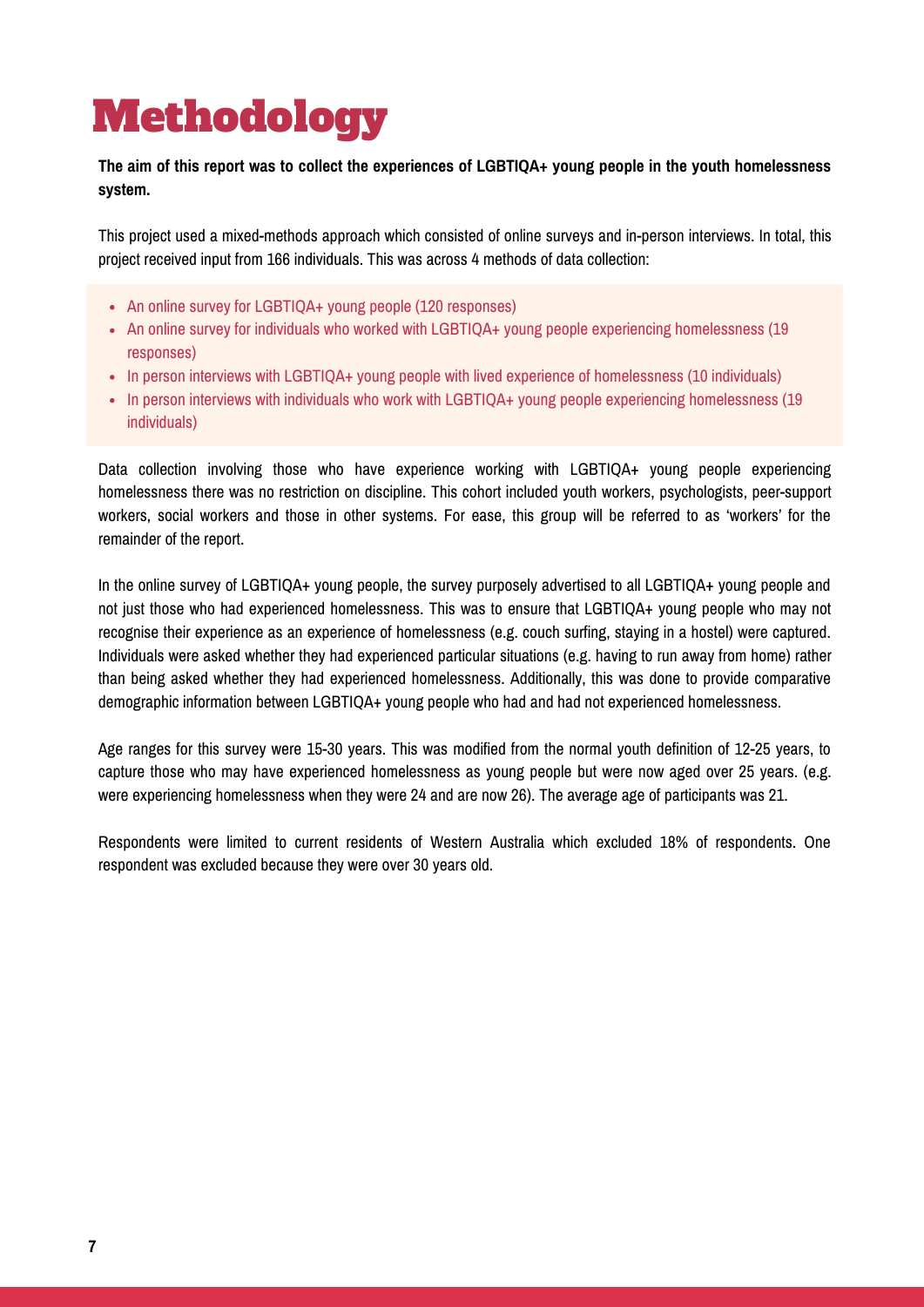# Results from online survey - LGBTIQA+ young people

**Qualitative and quantitative data from the online survey is included throughout the report, however key findings are noted here.**

#### *Experiences of homelessness*

Of the respondents to the online survey for LGBTIQA+ young people who were WA residents ( $n = 120$ ), more than half (56%) had ever experienced homelessness. Of those respondents with experiences of homelessness, 58% had experienced more than one form of homelessness (e.g. sleeping on the street, staying with a friend, being kicked out of home).

#### *Demographic information*

- Trans and gender diverse people made up 52% of total respondents and 64% of respondents that had experienced homelessness.
- Aboriginal and Torres Strait Islander LGBTIQA+ young people made up 4% of total respondents and 5% of respondents who had experienced homelessness.
- Culturally and Linguistically Diverse LGBTIQA+ young people made up 11% of total respondents and 11% of respondents who had experienced homelessness.
- LGBTIQA+ people with disability made up 42% of respondents and 60% of respondents who had experienced homelessness.
- Carers (those looking after a family member, child or person with disability) made up 14% of total respondents, and 24% of respondents who had experienced homelessness.

#### *Barriers to access*

Of the respondents who had experienced homelessness, only 46% had ever accessed a homelessness service. In total, of all respondents who had experienced homelessness, 70% had an experience of not being able to access a service.

#### **The most common barriers faced to service access were:**







• Not know what services were available, **•** Discomfort with the service's religious affiliation,



• Not meeting the service criteria, and **•** Concern that staff would not take their issues seriously.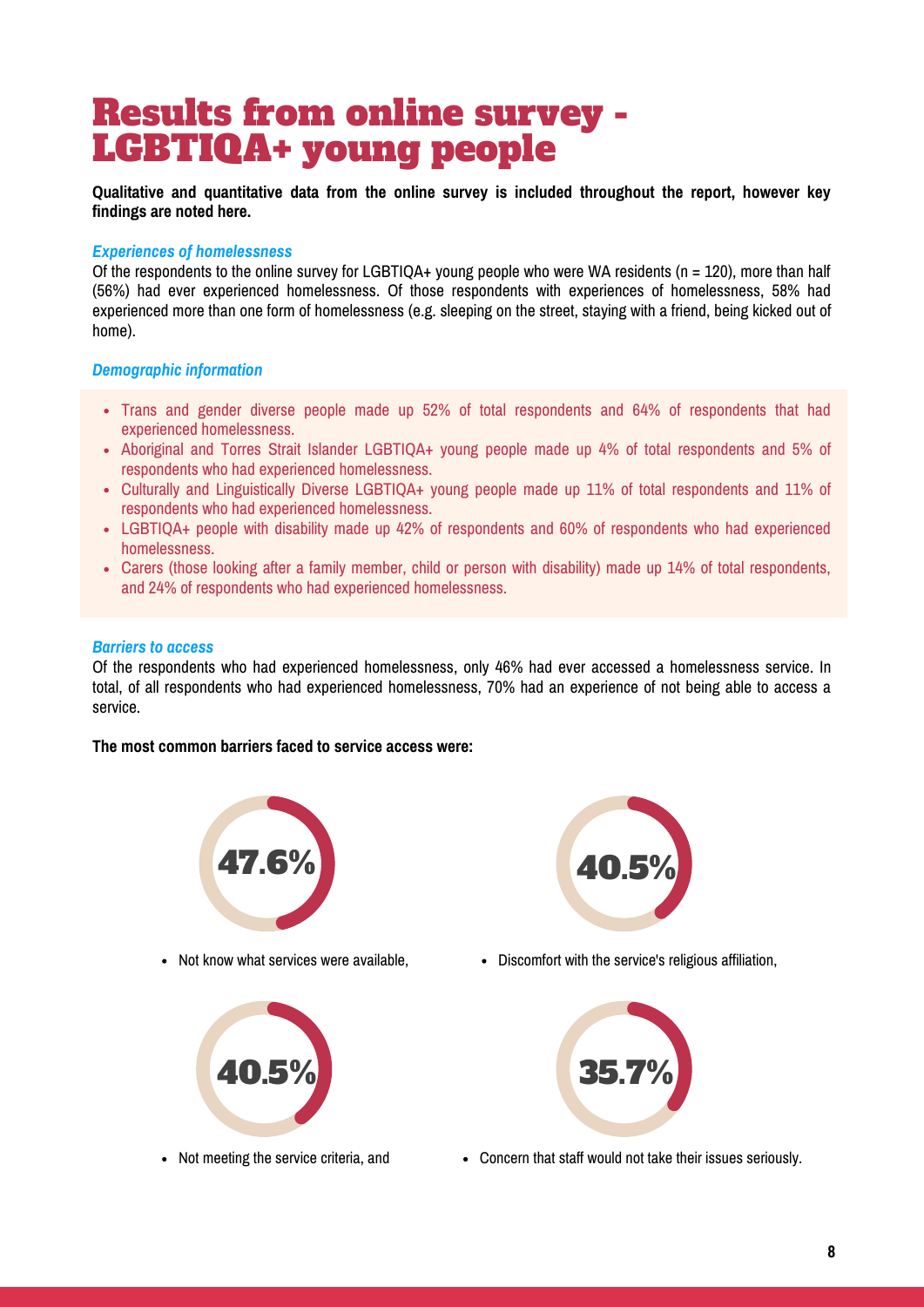### *Negative experiences*

Amongst respondents who had accessed services (46% of those with an experience of homelessness), 92% of respondents had one or more negative experience(s). The most common negative experiences were:

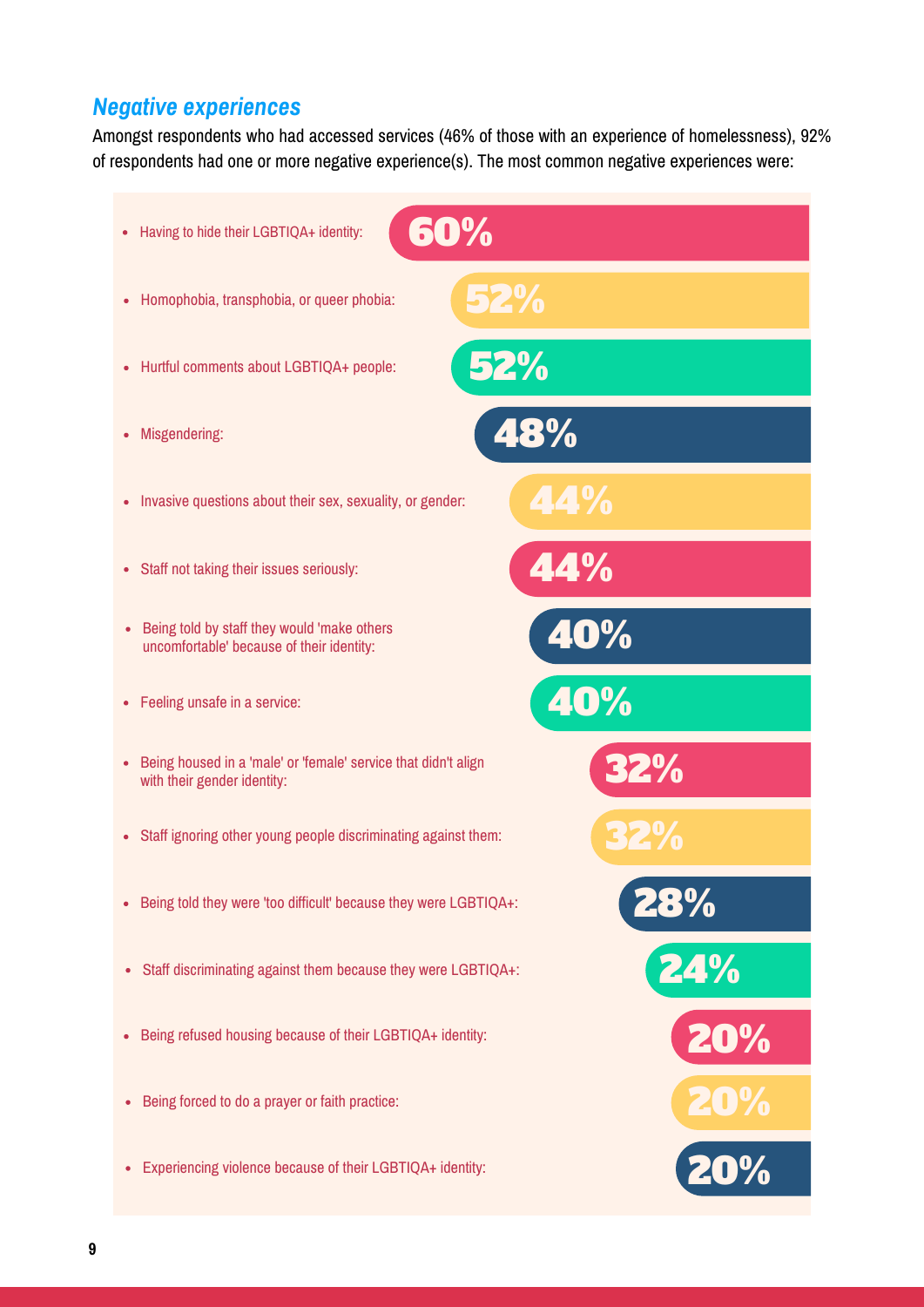#### *Trans and Gender Diverse Young People (TGDNB)*

- TGDNB young people were more than twice (2.23 times) as likely to report living with a disability compared to cisgender LGBQA+ young people.
- TGDNB young people were 1.6 times more likely to have experienced homelessness compared to cisgender LGBQA+ young people.
- TGDNB young people were 3.5 times more likely to have experienced more than one kind of homelessness than their cisgender LGBQA+ peers.
- Two thirds of TGDNB young people had experienced homelessness. Of these, only 47.2% had ever accessed a service.
- 70.5% of TGDNB young people who'd accessed a service reported experiencing misgendering and 88.2% reported a negative experience related to their gender identity.

#### *Cisgender LGBQA+ Young People*

41.6% of cisgender LGBQA+ young people had experienced some form of homelessness. Of these, only 40% had ever accessed a service.



All cisgender LGBQA+ young people who had accessed a service reported negative experiences related to their sexuality.



#### *Experiences of Intersex Young People*

In the online survey no respondents identified that they were born with a variation of sex characteristics (sometimes called intersex). 3% of respondents identified that they would prefer not to say and 9% were not sure. YPN acknowledges this is a gap in this report and recommends investment in future research in this area.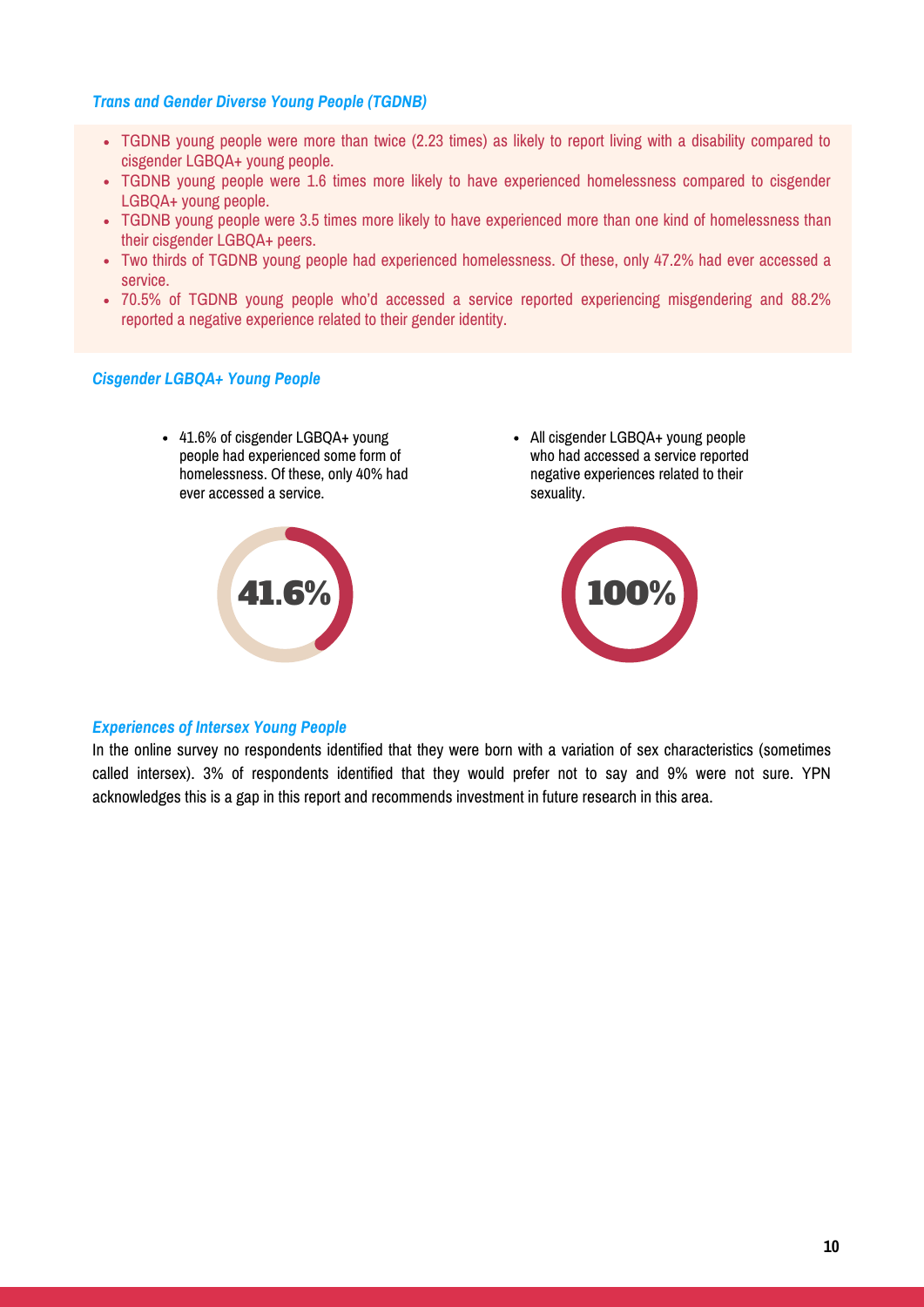# Analysis of Consultation

#### **Reasons for Entering Homelessness**

While this was not the focus of this report, some themes were identified in in-person interviews with workers. Workers reported that for the majority of LGBTIQA+ young people they worked with, discrimination and violence based on their identity played a significant role in their entry into homeless. For some, it was the only reason the young person left home - because they had been kicked out or they left to escape discrimination and violence relating to their identity. One worker reported multiple young people they encountered who left home in order to escape conversion practices their family was subjecting them to. Other workers described young people who had experienced significant violence and harassment because of their LGBTIQA+ identity. There were also instances where schools had 'outed' a young person and revealed their LGBTIQA+ identity to their family when calling home to report instances of bullying relating to their gender or sexuality.

However, for some young people, there were multiple reasons that led to them leaving home and rejection of their LGBTIQA+ identity was an additional contributing factor. In these situations, young people had other experiences of abuse, family discord, and neglect that contributed to their experience of homelessness.

For other LGBTIQA+ young people, they discovered their identity during their time in the accommodation system, usually after meeting other LGBTIQA+ young people.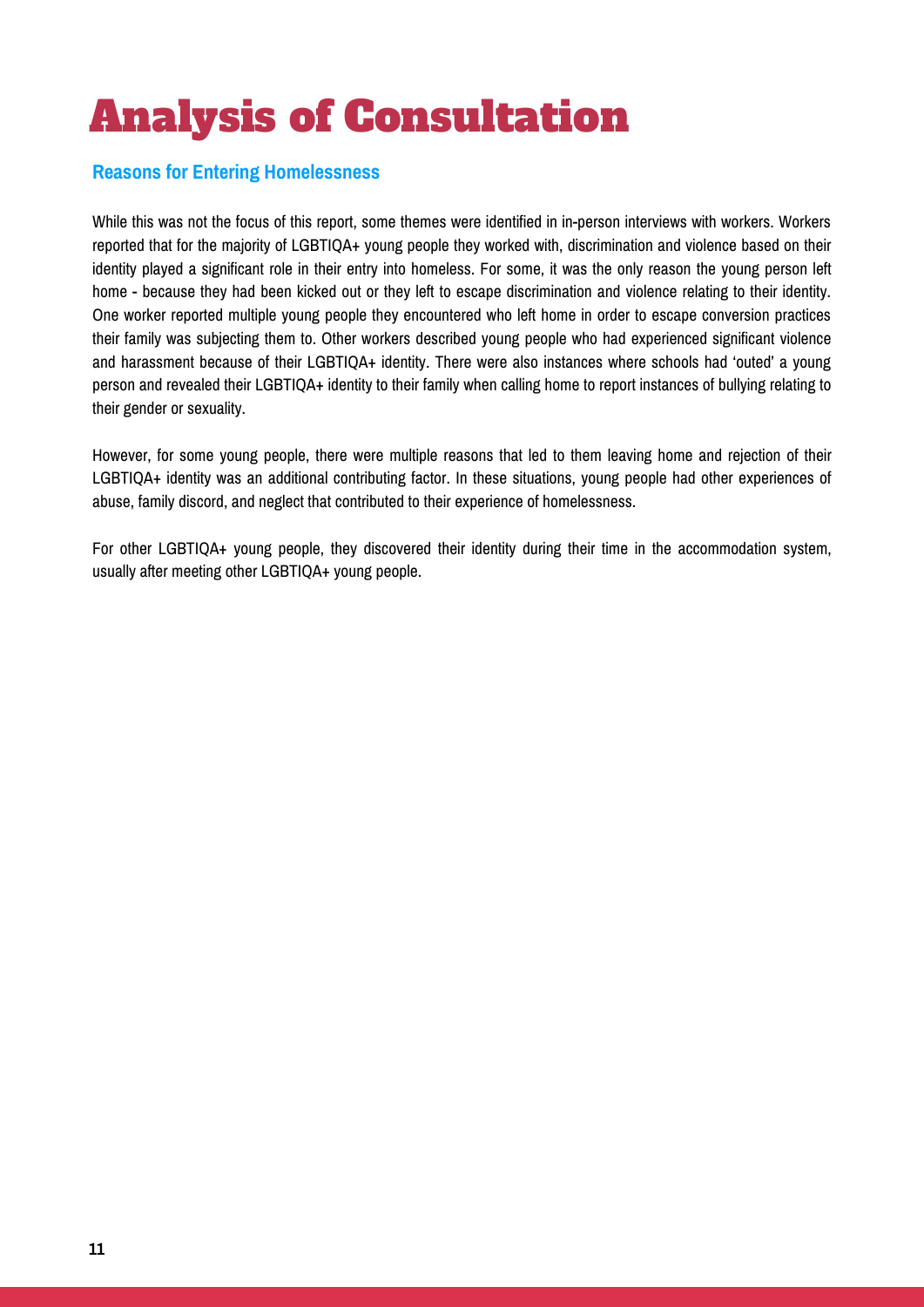### Barriers to Entering the Accommodation System

#### *Assumption of hostility*

In the online survey, 31% of respondents didn't access a service because they were worried they would experience violence because of their LGBTIQA+ identity and 33.3% were worried that their identity wouldn't be respected. A worker reported that, particularly for trans and gender diverse young people there was an assumption that there were no safe services. In the online survey, one worker recounted "there is often a lot of fear surrounding entering a homelessness service due to concerns around abuse and discrimination from staff and other residents". It can be presumed from this that unless an LGBTQA+ young person sees signs to the contrary they will assume that a service is non inclusive.

26.2% of young people chose not to access a service at some point because they didn't want to hide their identity or pretend to be a gender they weren't. This was supported by worker reports that LGBTIQA+ young people would sometimes choose to remain street-present or in unstable accommodation rather than stay in a bed that didn't align with their gender identity. This was exacerbated if the LGBTIQA+ young person had previous negative experiences. For example, one worker noted that:

> *"Most LGBTIQA young people I have supported feel highly anxious entering accommodation services as a result of previous experiences, or avoid entering them at all."*

Workers reported this was exacerbated if young people had become homeless due to rejection of their LGBTIOA+ identity.

#### *Reputation*

Many workers and young people reported LGBTIQA+ young people discussing experiences of different services with each other. This meant that if one LGBTIQA+ young person had a negative experience, then other young people would also avoid that service. Workers in some services would provide young people with information about experiences that other young people had had in a service in order to prepare them for possible discrimination they may experience. In some cases, as mentioned above, young people would choose to remain unhoused rather than risk experiencing further discrimination.

In some circumstances, LGBTIQA+ young people who had a negative experience with one particular service would avoid all other services run by that organisation because they assumed they would also be negative.

#### *Religious affiliation*



*Over 41% of respondents to the online survey said that they chose not to access a service because it was religiously affiliated. Workers reported that LGBTIQA+ young people who had experienced religious trauma, and in particular conversion practices, would avoid services that were religiously affiliated. For others, they would simply assume that a religious service was not LGBTIQA+ affirming.*

#### *Lack of knowledge*

55% of LGBTIQA+ young people who had experienced homelessness had not accessed a service. Of the LGBTIQA+ young people who had at some point been unable to access a service, 48% attributed this to being unaware of available services. This was the most common reason given. One young person stated that they were "geographically isolated and unaware of any appropriate services in the area.".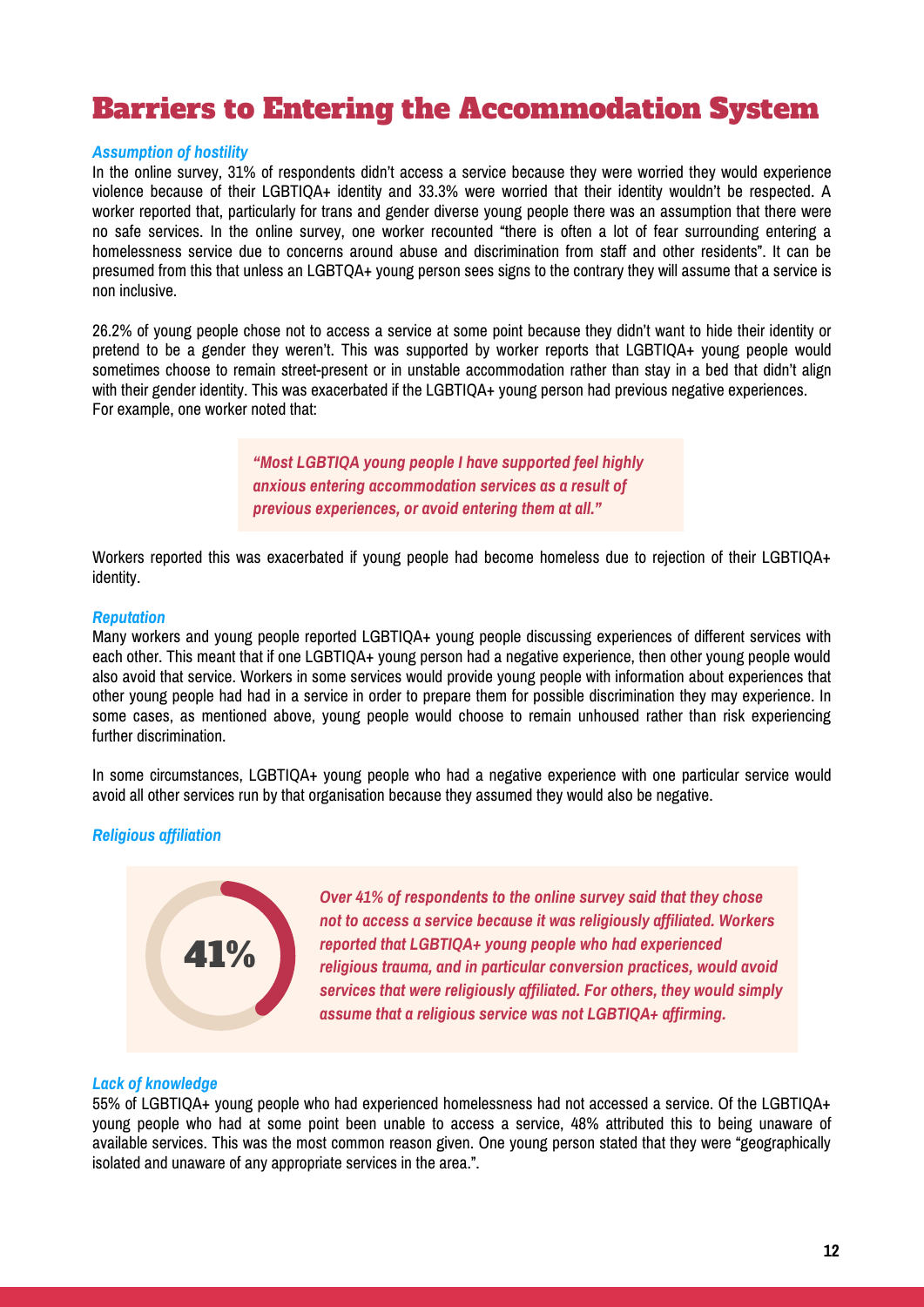#### *Male/female bed separation on Entrypoint*

Workers reported that for some young people, calling Entrypoint and being asked if they would like information for male or female beds was enough to make them disengage from their attempt to find shelter.

#### *Being too young*

26% of respondents who had faced a barrier to accessing a service reported this was because they were too young. From the data it's unclear whether this was too young for youth services or too young for adult services. However, one youth worker reported working with several young people who stayed in violent or abusive households until they were old enough to be eligible for accommodation services. Another worker reported a young person who had become homeless at the age of 11.

#### *Lack of availability*

In the online survey, 33% of respondents who had experienced barriers to accommodation services reported that the service didn't have beds available.

In interviews with workers it was clear that this was also exacerbated by a heavy reliance on the few services that were well known for being inclusive of LGBTIQA+ young people.

Additionally, workers noted some young people were unable to access available beds if they were located across the Perth metropolitan area and accessing those services would mean leaving school, friends and support services.

#### *Cost*

In the survey around 25% of respondents were unable to access services because they couldn't access Centrelink. 33% of respondents were unable to access services because they couldn't afford them. This is explored further in the report section on surrounding services.

#### *Separation from partner or pets*

In the survey, 7% of respondents did not access a service because they did not want to be separated from their partner and 17% did not access a service because they could not keep their pets in the service.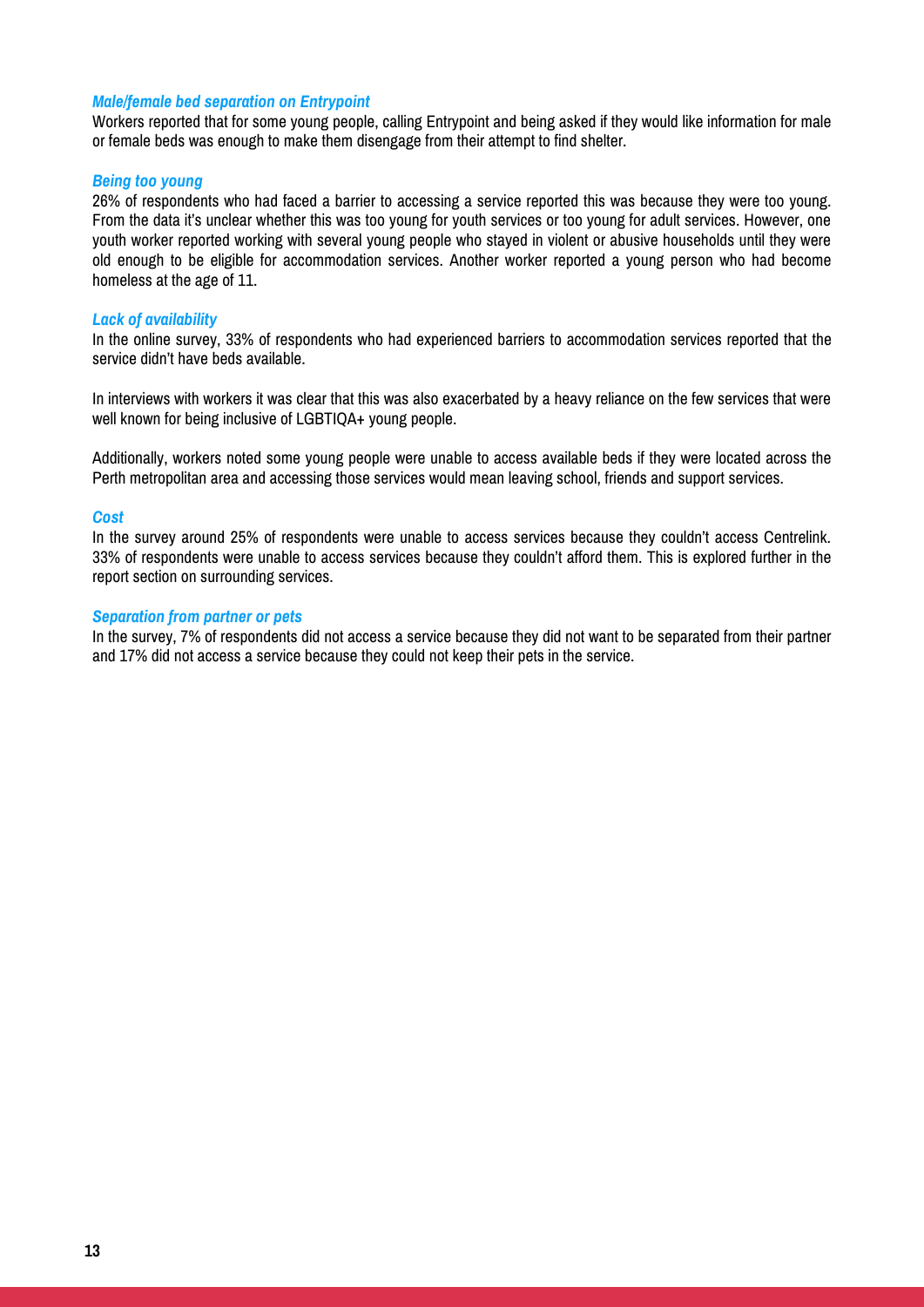### Rejection of LGBTIQA+ Young People from Accommodation Services

In the online survey, 20% of young people had been rejected by a service because of their LGBTIQA+ identity. **This theme was also explored in in-person interviews with workers and young people.**

#### *Viewing LGBTIQA+ identity as an additional complexity - "They're too complex"*

Workers reported instances where they were unable to refer LGBTIQA+ young people, particularly trans and gender diverse young people, to services because the service deemed the young person 'too complex'.

In some instances this was because the young person's LGBTIQA+ identity was seen as an additional complexity that the service felt they were unable to support. Some workers believed they received this response because the service had assumed that the young person's LGBTIQA+ identity was the driver of their general issues. Other workers believed that this was an excuse given when a service did not want to house an LGBTIQA+ young person. In the online survey 28% of respondents who had accessed a service had been told they were 'too difficult' because they were LGBTIQA+.

#### *Viewing LGBTIQA+ young people as out of scope - "We don't have the expertise to support this young person"/"We're not funded for…"*

Workers reported experiences where a service would not accept a young person because they claimed they 'did not have the expertise to support this young person'. Workers reported that this was likely due to services seeing supporting LGBTIQA+ young people as a specialist skill set rather than integral to all service provision. Some workers believed services saw this as a 'nice' way to reject the young person from the service because they did not want to admit them. Particularly, some workers believed this was said when a worker knew there were other staff members at the service who were openly discriminatory towards LGBTIQA+ young people.

In other instances, workers reported having services tell them they couldn't take in a young person because they were not funded to support LGBTIQA+ young people. Workers believed this further demonstrated that services viewed supporting LGBTIQA+ young people as a specialty rather than a core part of service provision, further increasing the burden on the small number LGBTIQA+ specialist youth homelessness services that currently exist.

#### Not feeling confident to address discriminatory views of other users - "The other young people will mistreat *them/they'll make other uncomfortable"*

Workers also reported LGBTIQA+ young people being rejected from services because the service believed other users would discriminate against them. Workers pointed out that in doing this, the service was showing they didn't understand that managing discrimination was their responsibility or that they didn't know how to manage discrimination. Workers noted that the effect of this was that the service ended up 'victim blaming' the young person for their own potential mistreatment.

In other instances, some workers reported that services would state that they couldn't accept an LGBTIQA+ young person because they would 'make the other service users uncomfortable'. In the online survey 40% of young people who had accessed a service had been told that they would make other service users uncomfortable because of their LGBTIQA+ identity. One young person recounted that they were "removed from many services because they didn't want me to corrupt other young people and they wanted me to be away from females to prevent me trying to get involved with them."

#### *Rejection of trans and gender diverse young people - "Do they pass?"*

Workers reported in some instances, particularly when contacting services with gendered beds, services would be unsure as to how to support or house a trans or gender diverse person. In some instances the worker received questions such as 'where should we put them?' or 'what is their legal name?'. The workers believed that these questions were aimed at determining the young person's assigned sex at birth and therefore ignoring the young person's affirmed gender. Workers noted that this was particularly difficult for trans and gender diverse young people because they often did not have access to legal and medical transition due to financial or legal barriers.

In the online survey, of trans and gender diverse young people who had accessed a service, 47% had a negative experience because their identification documents did not match their gender identity.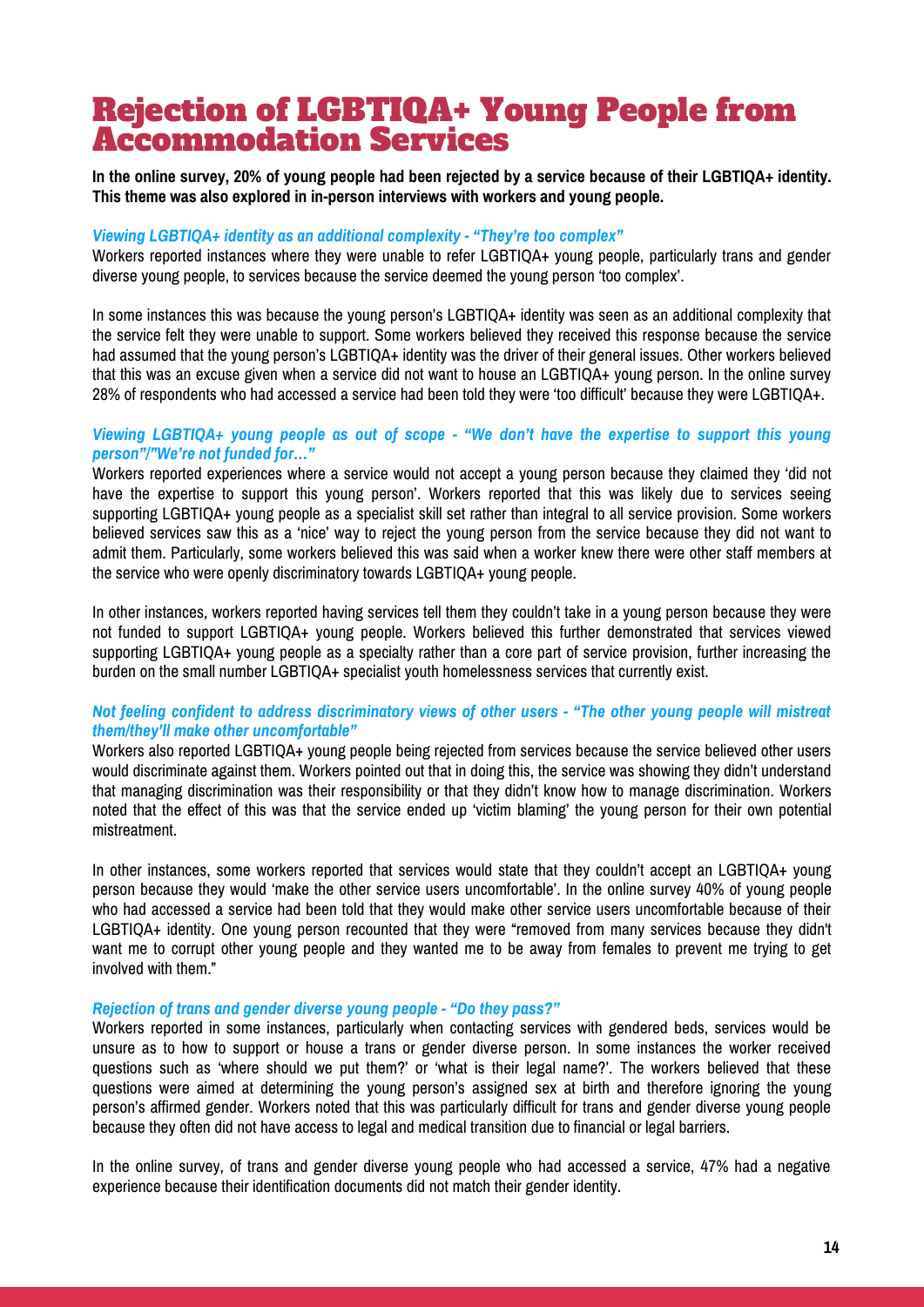### Negative Experiences with Accommodation Staff & Other Service Users

**Young people and workers detailed negative experiences concerning the behaviour and attitudes of workers** and other service users. In the online survey 60% of young people felt like they had to hide their LGBTIQA+ **identity in a service, 52% had someone say something hurtful about LGBTIQA+ people and 52% had experienced homophobia, transphobia or queerphobia. Some young people and workers also detailed positive experiences which outlined how LGBTIQA+ affirming services prevented these negative experiences from occurring.**

#### *Discriminatory attitudes*

Workers and young people identified that some workers had negative attitudes towards LGBTIQA+ people which was expressed to young people accessing the service. One worker identified a young person who had a staff member question how they could understand their LGBTIQA+ identity if they had a mental health issue. Other workers identified that an "ignorance from staff and a lack of wanting to upskill" and "Lack of training across the service, lack of knowledge" as barriers to LGBTIQA+ inclusion.



*In the online survey 24% of respondents had experienced a staff member discriminating against them because they were LGBTIQA+.*

Conversely in LGBTIQA+ affirming services workers identified that staff "(had) high levels of education and consultation", "understanding and educated staff", "staff are trained and willing to advocate on the behalf of the young people", and "staff with education and awareness of LGBTIQA+ culture".

#### *Intrusive questions*

Young people and workers both discussed instances where a young person had disclosed their LGBTIQA+ identity and then subsequently received many intrusive questions about this from staff. Young people reported that this made them feel unsafe in the service. One young person described an experience where they had disclosed their identity to one staff member at a service and then had several workers 'swarm' them to ask them questions about it. One worker in the online survey specifically identified this as a factor preventing LGBTIQA+ young people from accessing services stating that young people wanted to avoid "explaining themselves constantly to questions about their gender".

Additionally, workers noted that there were many young people who were not settled or certain in their identity and found questions about this topic difficult or uncomfortable to answer. In the online survey, 44% of young people reported being asked invasive questions about their gender or sexuality.

By contrast, in services that were LGBTIQA+ affirming, workers noted that there was no demand on young people to declare or explain their identity. While young people were asked to disclose their identity and sexuality on forms, they were also able to not answer the question if they were uncertain. Additionally, young people were able to change the name or pronouns they had given to a service freely without having to give explanations.

#### *Service fixation on identity*

Workers and young people described instances whereby service staff would assume that the young person's LGBTIQA+ identity was a greater area of focus for the young person that it may have actually been. Workers noted that in many instances LGBTIQA+ young people were very confident in their identity and needed support in other areas of their life. One young person described an instance where they had disclosed that they were transgender to a service and the staff member wrote in their notes that medical transition was a goal for the young person. The young person had not told the worker that this was the case and at that time did not want to medically transition. This experience was very invalidating for this young person.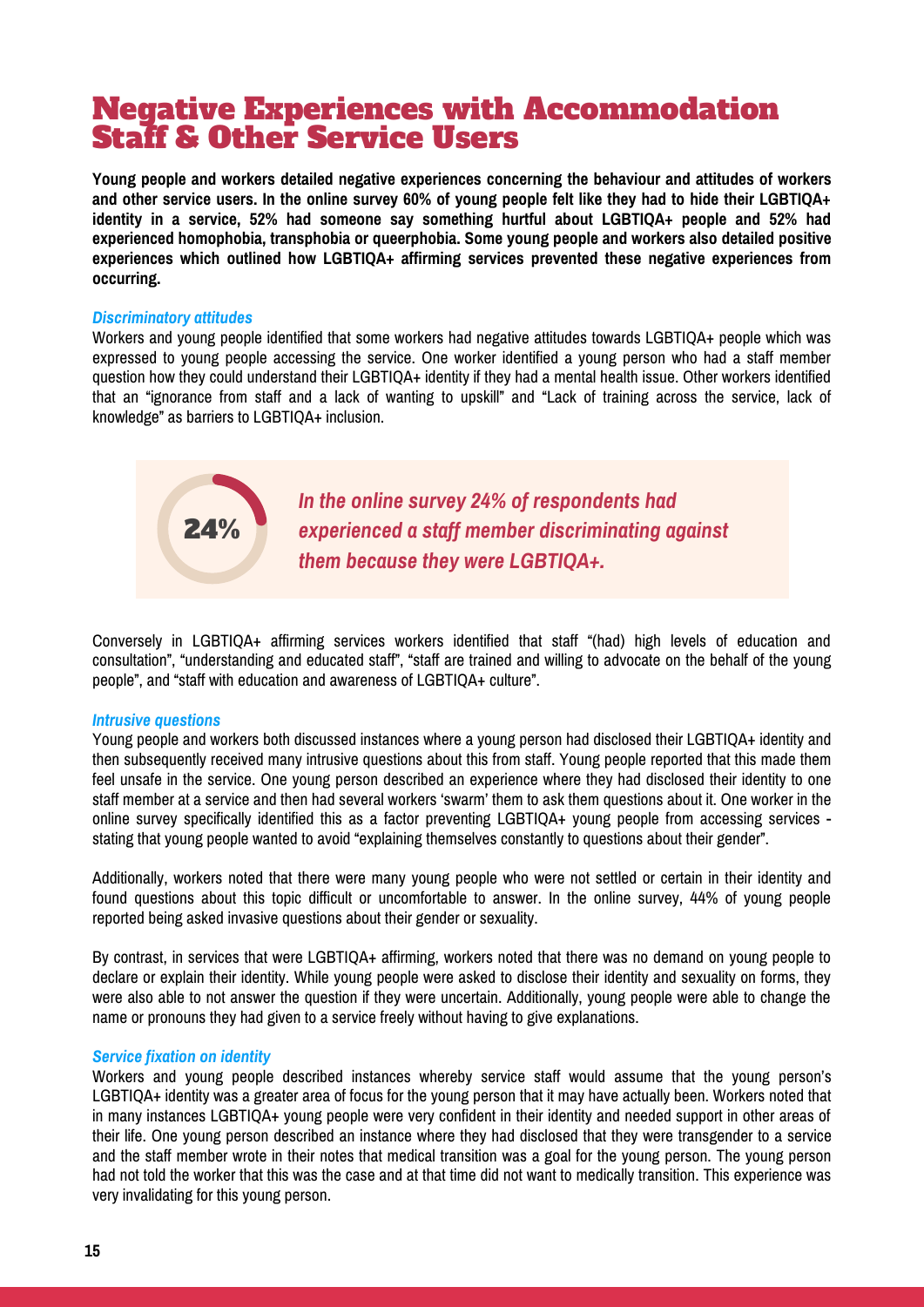By contrast, in LGBTIQA+ affirming services, young people clearly knew that their gender identity and sexuality was accepted and were able to raise goals when they wanted to and were ready. When they did so, the young people were supported to meet goals as they defined them.

#### *Erasure of identity/hiding identity*

Workers and young people noted that for LGBTIQA+ young people who did not disclose their identity many services assumed that they were not LGBTIQA+ by default. One young person was told by staff and young people when they disclosed their identity that they didn't 'look queer'.

By contrast, workers in LGBTIQA+ affirming services noted they did not make assumptions that anyone in the service was or wasn't queer until they were told by the young person. This meant they didn't invalidate the young person's identity accidentally.

Additionally, when young people didn't feel safe in a service they reported hiding their LGBTIQA+ identity from other young people. This had the reported effect of making young people feel that they were not accepted and they would subsequently withdraw and isolate themselves from others. Young people described that they felt that if other young people did not accept them then there was no point in trying to connect. This was exacerbated if the young person had already experienced significant rejection previously.



26.6% of young people did not access a service because they didn't want to hide their LGBTIQA+ identity or pretend to be a gender they were not.

#### *Deadnaming & misgendering*

Many young people spoke about staff consistently misgendering or deadnaming them. In the online survey, 70.5% of trans and gender diverse young people who had accessed a service had been misgendered. Young people reported that this made them feel invalidated, rejected and often re-traumatised the young person, particularly if rejection of their identity was part of the reason they were experiencing homelessness. One worker described an instance where a staff member had written a young person's dead name in a shared space, which then disclosed this name to other service users and led to harassment of the young person. In the online survey a worker described witnessing "Trans folk being told they're being demanding for asserting their pronouns with staff who persistently misgender them" and "Trans folk having their gender denied and dismissed."

Workers and young people also reported that in some services the majority of staff would respect the young person's identity however one or two staff members would consistently misgender the young person and importantly, other staff members would not step in to correct the worker or support the young person.

Additionally, some workers pointed out that in many services staff don't ever ask the young person how they would like to be referred to.

By contrast, in LGBTIQA+ affirming services young people were not asked for their dead name and it was made clear to them that they could use their chosen name on forms. Additionally, if young people changed their name while using the service this was communicated between workers so that they were all across how to refer to each young person, both when the young person was and wasn't present. Workers and service users also gently corrected each other if they used the wrong name or pronouns. In these services, pronoun use was upfront and regular.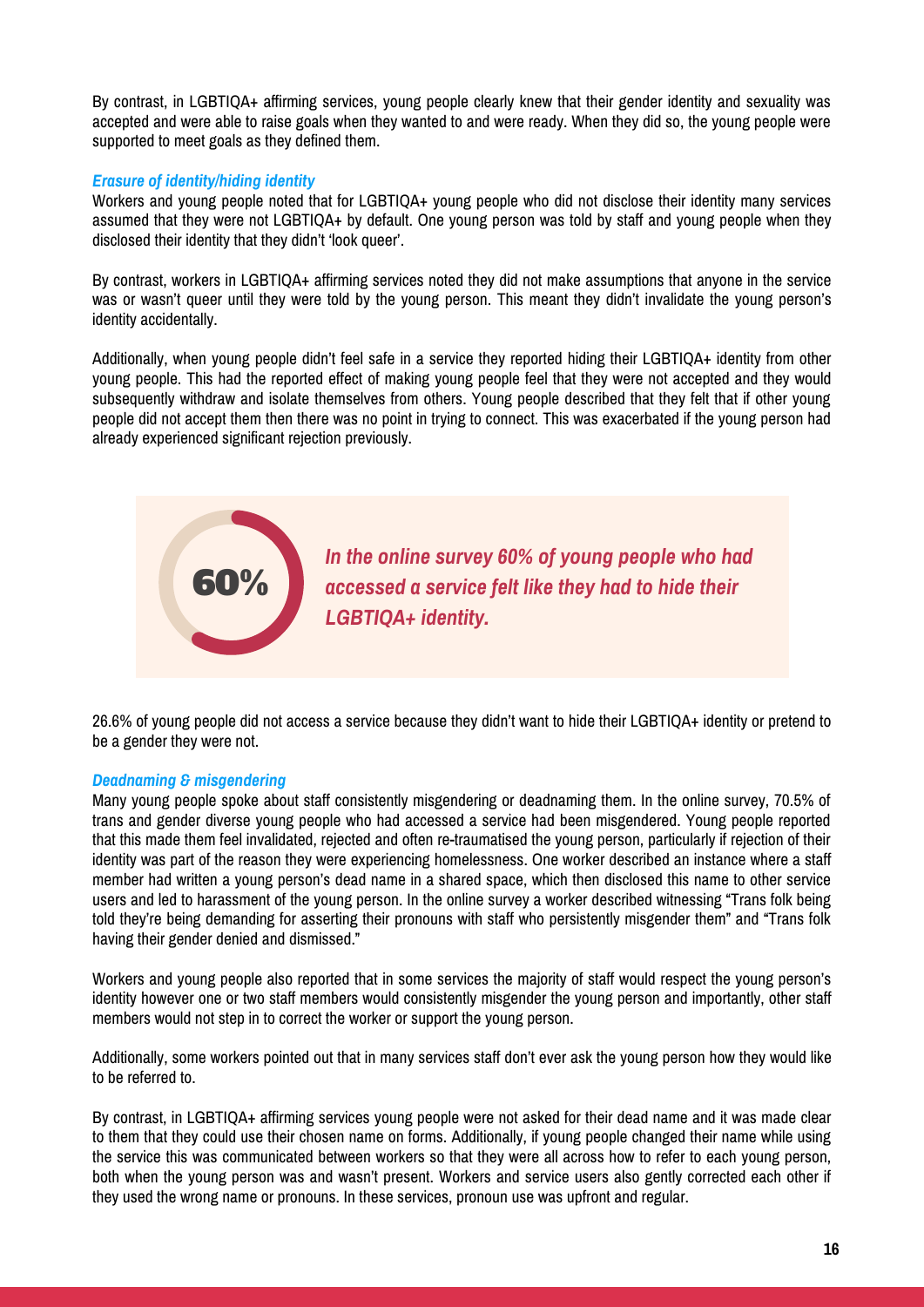#### *Workers not standing up for young people*

LGBTIQA+ young people reported many instances in which they faced violence or discrimination from other service users and staff did not support them or correct the other service user. This was a particular issue when young people were in off-site shared housing and found it difficult to contact staff to get support. One young person described having multiple other service users say discriminatory things to them and the staff member tried to 'shush' the other service users rather than address or correct the discrimination.

Another young person said that when they had tried to get support from staff around discriminatory and threatening language the staff member did not understand the impact the language was having on that young person. The staff member treated the situation as they would between young people who simply did not like each other and did not recognise that for that LGBTIQA+ young person this language was an invalidation of their identity and an indication that they were at risk of violence.



By contrast, young people described services that were LGBTIQA+ affirming as ones which took a zero-tolerance approach to discriminatory language. Young people reported feeling safe when they knew they could rely on staff members to address this language and where LGBTIQA+ young people were actively affirmed by the service. Workers described these services as ones that did not necessarily take a punitive approach; it was often a culture of correcting others when they made a mistake or explaining why some things weren't ok to say.

#### *Violence from other service users*

Many young people reported experiencing verbal and physical abuse from other service users. This occurred most often when young people were sharing a room or house with other service users who were 'worried' that they would 'hit on them' or who were queerphobic. For example, one young person recounted "I was often verbally and physically abused by other girls in the house because they didn't want me to make a move on them."

In many of these instances, young people reported that staff were unhelpful or blamed the young person for their experience. This included instances where the young person was told if they were less 'damaged' they would not experience this violence or that the violence was their fault for being LGBTIQA+.

In one particular instance, staff not only failed to stand up for a LGBTIQA+ young person, they also victim-blamed the young person - using their identity to justify the violence. One young person explained "Being in a refuge for teens I was attacked and the staff said well don't be a lesbian. I left n[sic] stayed on the street." Another young person stated "I was also told that it was my fault that other girls were harming me, and if I was less damaged and straight it would not happen"

In the online survey 40% of young people that had accessed services said they felt unsafe. 20% had experienced violence due to their identity. 40% of young people had had their property stolen, damaged or confiscated.

#### *Emphasis on family connection*

Workers reported that some services, particularly those with strong religious influence, put a heavy emphasis on family relationships and pushing young people to reconnect with family. For LGBTIQA+ young people, this was often inappropriate, particularly if their families were actively hostile towards their identity. One worker noted that this also did not represent trauma informed practice.

In the online survey 33% of young people did not engage with a service because they were worried that their parents would be contacted.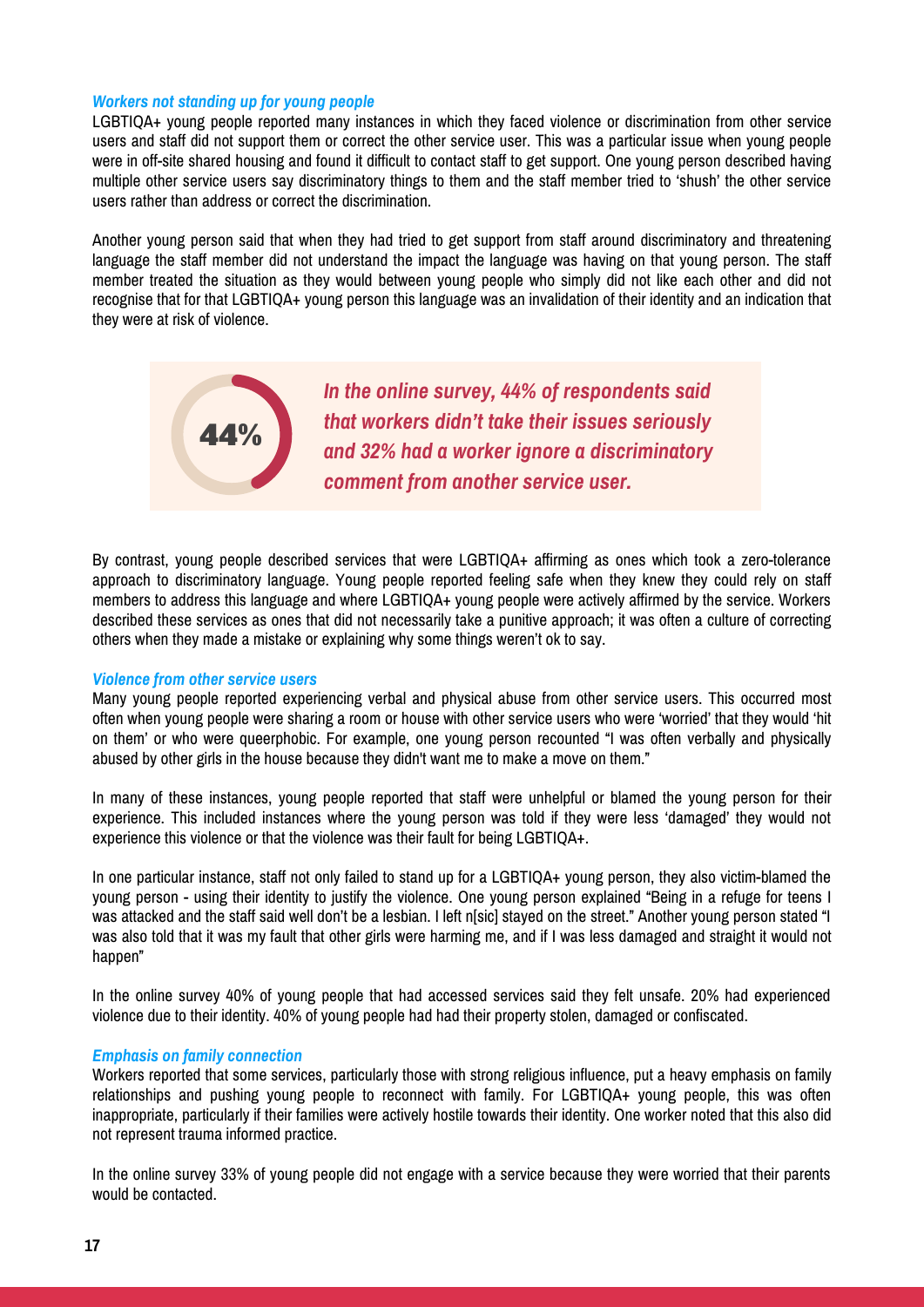# Service Structures and Operation

Young people and workers described the instances where the structure of services placed a barrier in their **access or a point of re-traumatisation. Conversely, many young people outlined how these barriers were overcome by LGBTIQA+ affirming services they had engaged with.**

#### *Service criteria*

Workers and young people both reported difficulties that LGBTIQA+ young people faced when accessing services that did not support young people with mental health issues or alcohol and other drug (AOD) issues. Workers noted that because LGBTIQA+ young people had very high rates of self-harm and suicide attempts, as well as higher rates of AOD use this meant that these thresholds disproportionately impacted LGBTIQA+ youth. Research into trans and gender diverse young people showed that 50% have attempted suicide at some point in their life.16 LGBTIQA+ young people without supportive parents are over-represented in this statistic.17 Additionally, LGBTIQA+ young people are reported to have higher rates of AOD use, which is theorised to be a strategy used to cope with minority stress.18 Additionally one worker reported that some young people felt they had to hide a diagnosis of autism from a service because they felt it may get them rejected from the service.

One young person reported in the in-person consultations, that a service had told them they were 'a really complex case'. In the online survey a worker reported "Comorbidity and high levels of complexity can be an additional barrier to accessing accommodation services and other homelessness services."

Young people responding to the survey reported "My mental health issues meant services didn't want to deal with my high risk and kicked me out...It was really hard to know where to look for beds and I was stuck in hospital on the mental health unit for months partly because there wasn't anywhere that would accept me because of my high risk." Another young person explained:

> *"Many places refused me because of my complex mental health issues."*

Additionally, it was reported that LGBTIQA+ young people sometimes struggled to find employment or maintain education because of discrimination due to their identity. One worker discussed an LGBTIQA+ young person who was asked to leave a service because they could not find a job, despite the fact the young person believed they were experiencing discrimination from employers. Having to leave this service and enter a service for young people experiencing greater difficulties resulted in the young person losing their 'positive trajectory'.

In the online survey 40.5% of respondents said they couldn't access a service because they didn't meet the criteria.

#### *Services with only 'male' and 'female' beds.*

Workers and young people both noted that accommodation, particularly crisis accommodation, where beds were split into 'male' and 'female' sections were often inaccessible for LGBTIQA+ young people.

For non-binary, gender diverse or gender fluid young people they were often faced with the decision between staying street present, in an unsafe accommodation or in a service that invalidated their identity. Workers described many instances where these young people chose to remain street present rather than enter an invalidating accommodation service. Workers reported practices whereby services tried to accommodate non-binary people into women's beds by default, however the worker noted that this practice was just as problematic. One young person in the online survey explained that:

> *"The only options for me were female-only housing services but I identify as Non-binary...so found it uncomfortable accessing those services".*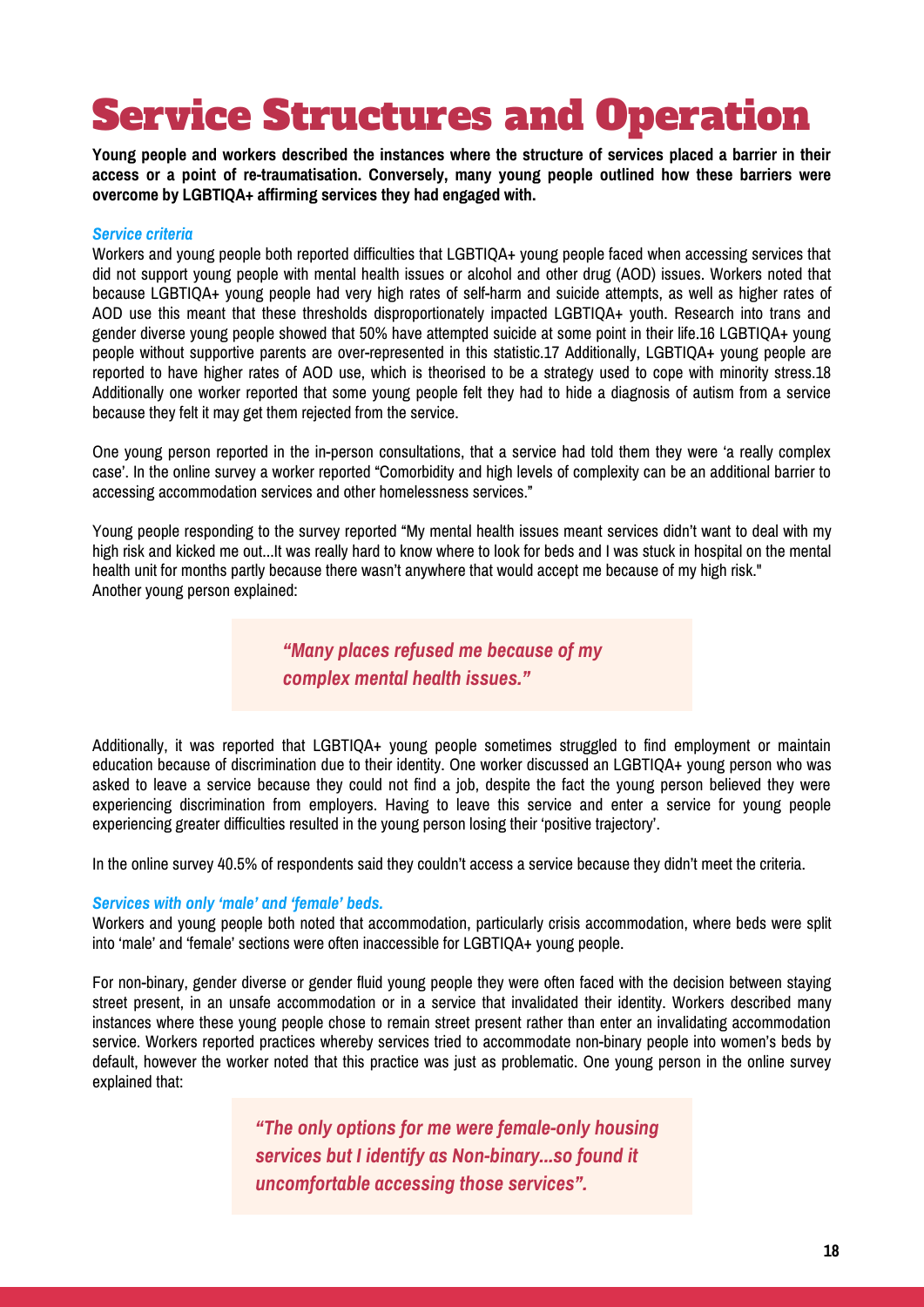Workers also noted that for young people who were visibly gender non-conforming, regardless of their gender identity, these gendered wings could result in that young person experiencing discrimination, bullying and abuse from other service users. As has been mentioned above, for same-gender attracted young people, many had experienced violence from other service users who held discriminatory beliefs about them. This was the case when staff weren't actively aware or addressing this safety issue.

In the online survey 47% of trans and gender diverse young people who had accessed a service had been housed in a bed that did not match their gender identity. 19% of respondents who had not accessed a service had done so because the service only had gendered beds.

Similar issues arose in other gendered services. For example, in the online survey one worker stated "Female only DV refuge not accepting transgender young people. Could not explain why in any way that made sense."

**One worker reported having services tell them that they couldn't change their service design because they** were on an old contract that tied them to this model. The worker believed that the lack of data around **LGBTIQA+ homelessness contributed to an apathy to change service models.**

Some services had moved towards having non-gendered beds or at the very least allowing young people to choose which gendered wing they stayed in.

#### *Gender neutral toilets*

Workers and young people both reported issues with services that did not provide gender-neutral toilets. One young person reported a service not having a gender-neutral toilet which resulted in them not feeling safe to access the toilet when they were at the service. Staff had offered work arounds however many of these made the young person feel more ostracized from other service users. A young person had advocated for the conversion of these toilets to be gender-neutral, a process that they believed would be quite straightforward, and was told that the organisation bureaucracy had to process this before it could be allowed.

A worker described an instance where they had made signs to convert single stall toilets to be gender neutral, **however other workers had covertly and repeatedly taken down the signs afterwards without explanation. This worker expressed frustration that the service had undergone training and accreditation for LGBTIQA+ inclusion but did not provide gender-neutral toilets for their service users.**

#### *Conservative influence on the service*

Some workers reported facing resistance when implementing LGBTIQA+ affirming policies, particularly if senior levels of the organisation had conservative beliefs. This included difficulties in being publicly LGBTIQA+ affirming or attending LGBTIQA+ community events. One young person reported continually receiving pushback when they suggested the service they attended promoted themselves at an LGBTIQA+ event.

There was a perception by workers that some religious services attracted workers who held conservative views even if they were attempting to be more inclusive. For example, one worker in the online survey explained "One organisational barrier was association with the church as some have particular views or agendas...Another is just old school culture and systems that take time and effort to shift, there is progress but there is a ways to go."

#### *Lack of inclusion in administrative processes*

Young people expressed frustration when they encountered services that had non-inclusive administrative processes. For example, one young person reported having to undertake an enormous amount of self-advocacy in order to have the service stop using their deadname on written communication and records. They reported being repeatedly told this was not something the system was able to do.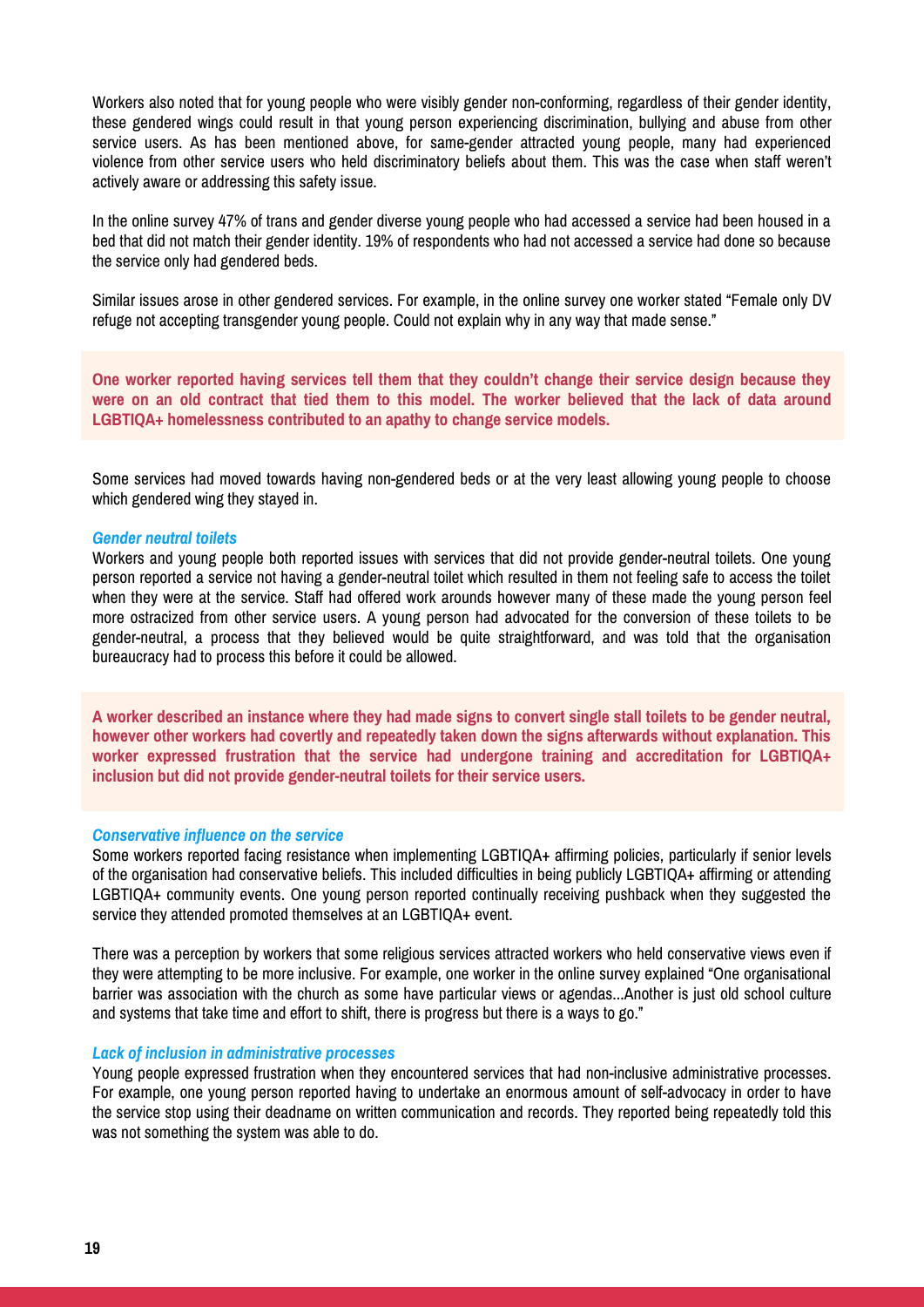This theme was echoed by workers who discussed how inaccessible forms, websites and language could present an immediate barrier for LGBTIQA+ young people before they had even entered the service. Workers acknowledged that in some services staff worked incredibly hard to try and shield young people from the back-end processes that were not set up to be affirming of LGBTIQA+ people, particularly trans and gender diverse young people.

In LGBTIQA+ affirming services, the service did not require the young person to provide their deadname, even if this was their legal name. They were also able to change their name and pronouns frequently within the service.

#### *Lack of consistent LGBTIQA+ acceptance across staff*

Workers discussed that in some instances they worked with other staff who were openly or covertly bigoted towards LGBTIQA+ young people, including those within management. For example, one worker reported that they worked with other staff members who would take down posters or signs that affirmed the LGBTIQA+ community. In some instances these staff were members of management and organisations did not take disciplinary action when these actions were reported.

Workers reported that in many instances services would tolerate having 1 or 2 members of staff who were discriminatory, particularly if the rest of the service was 'generally ok'. Workers described how these few members of staff could invalidate any other good work that the organisation was doing if they came into contact with LGBTIQA+ young people. Particularly, workers emphasised that a negative experience with a single worker was enough to retraumatise the young person and make them reluctant to re-engage with services and other staff. Workers also described the frustration of having to refer young people to a service where it was a 'luck of the draw' whether they would have an affirming experience or not - depending on which staff were working.

For young people, it did not matter whether it was a few members of staff or all members, the experiences of discrimination were just as harmful.

#### *Staff not feeling safe to be out*

Some workers described working in services or knowing LGBTIQA+ staff who didn't feel safe to be out in their service. It was noted that if the service did not create an environment where staff felt safe to be out then it was unlikely that young people accessing the service would feel safe.

#### *Lack of intersectionality*

Workers noted that even for services that were LGBTIQA+ affirming, they weren't always accessible for young people with intersecting identities, for example young people who are culturally and linguistically diverse or Aboriginal and Torres Strait Islander. Workers reported that for these young people it could be difficult to find a service where they felt their LGBTIQA+ and other identities would be respected, and some felt like they had nowhere to go.

Some young people reported not feeling like they were able to disclose that they were neurodivergent and some felt they had to mask, or hide their neurodivergent behaviours, within services. One respondent had the additional barrier of finding a service that was both LGBTIQA+ affirming and wheelchair accessible. In the online survey, 23.8% of respondents said they didn't engage with a service because it wasn't accessible for their disability.

One worker noted that young people could also face barriers if they were as a sex-worker, particularly if the service had stigmatising attitudes towards sex work.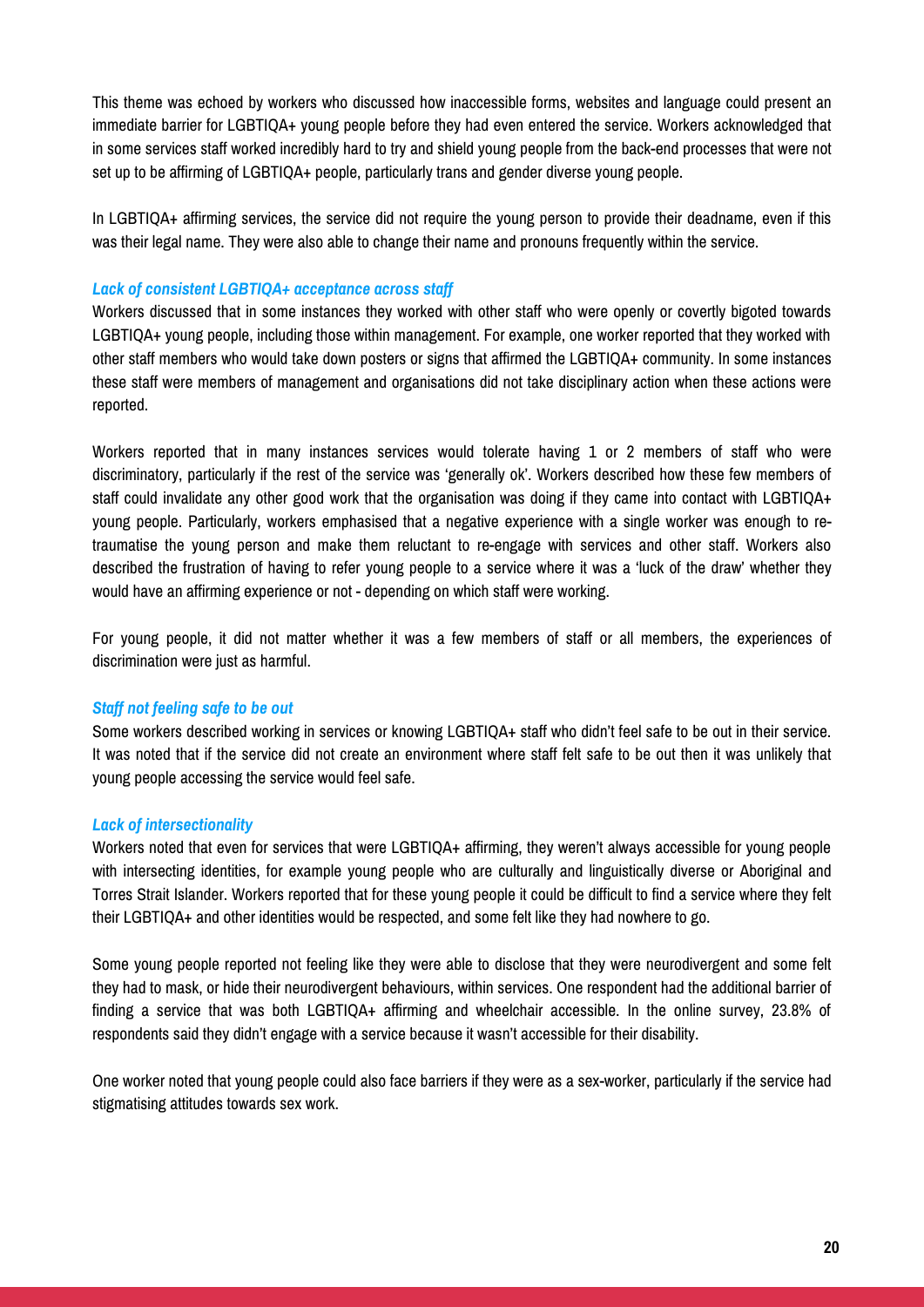# Abusive and Negligent Practices

**In particular services, young people reported very concerning instances of abusive practices. There were predominantly services that did not receive State Government funding, however services that were still supporting young people and integrated into the accommodation system.**

#### *Conversion practices*

Young people and workers reported that some services were forcing young people to undertake conversion practices as a condition of accessing accommodation.

**One young person described that when they disclosed their LGBTIQA+ identity they were told that if they had mentioned this earlier they would have been rejected from the service. They were then subject to extensive abusive conversion practices including exorcisms, prayer and being encouraged to 'change' their identity. Additionally, they were told they were just 'confused' and that their feelings would pass.**

The service forced them to do workbooks to help them become a 'good wife' and the service restricted the types of clothes they were allowed to wear to make sure they did not wear any 'revealing' clothes in **case there were 'predatory lesbians' at the service. That young person described that after they left the service, they attempted suicide multiple times and believed they deserved to die because of their LGBTIQA+ identity. They also discussed trying to save money to seek out further conversion practices** as a result of being conditioned under duress to believe that their identity was unnatural by the service.

**The young person is now affirmed in their identity and while they still experience significant distress from their experience they are now proud of their identity.**

In the online survey other young people reported "I was forced to go to church and remove the lesbian from me". A worker reported services where "conversion therapy being perpetrated as part of the conditions of [young people] staying in accommodation services." In the online survey 20% of young people reported being forced to do a prayer or faith practice at a service they accessed.

#### *Inadequate service support*

Young people and workers also described instances where services, that were not state government funded, were not safe for young people. This included staff who were unqualified and acted inappropriately. One young person described having a staff member yell and try to physically intimidate them.

#### *Concerns for child-safety*

For the services referred to above it was reported that while it was well known to youth workers that these were not safe services, in some instances workers were concerned that Child Protection, the Department of Justice and the Court system may refer young people into these services.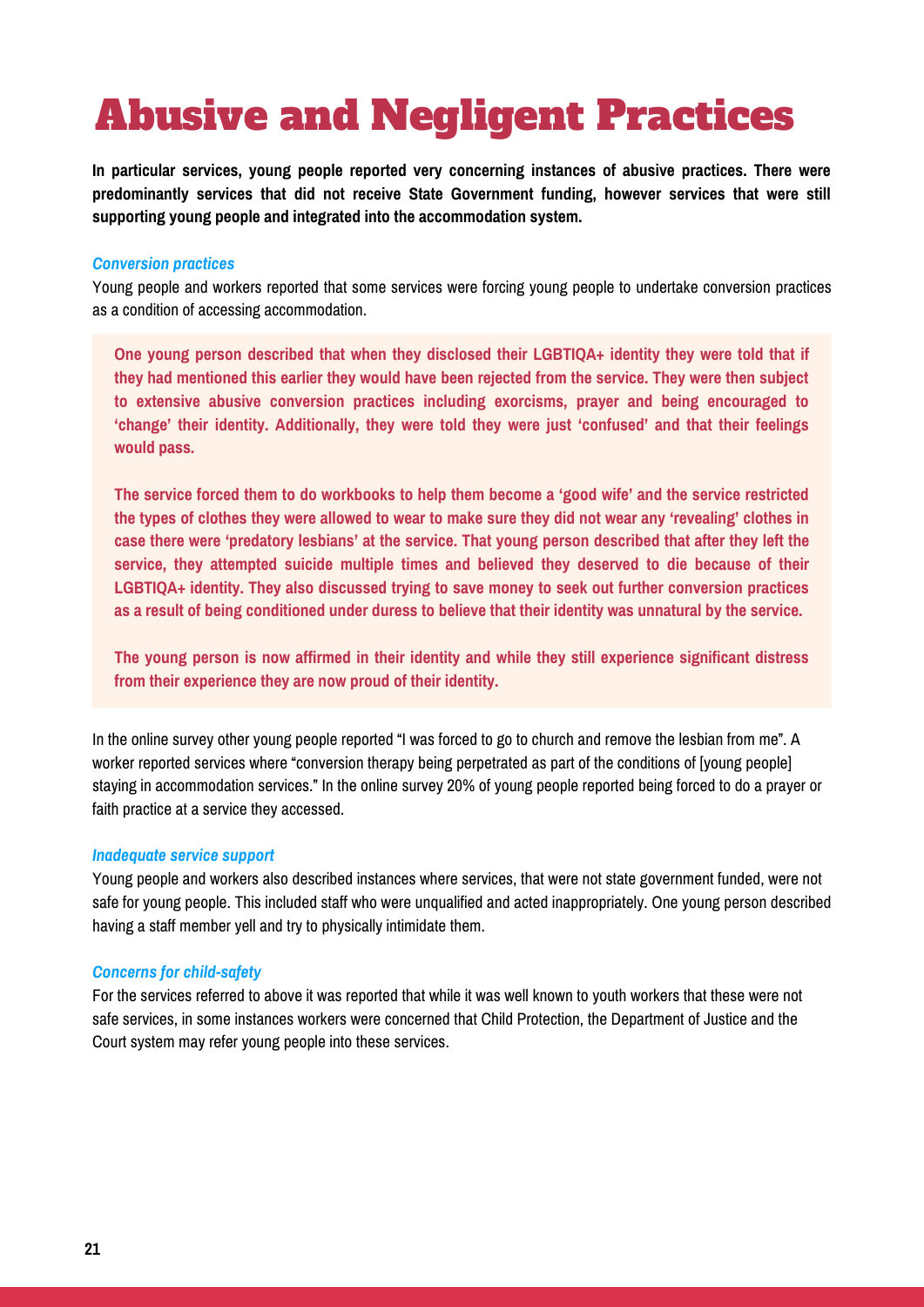# Adult Service System

While the focus of this report was on the youth accommodation system, workers noted that adult services were very inaccessible for LGBTIQA+ young people. Workers noted this was an issue as young people aged over 18 could and often had to access adult services.

For young people this was particularly difficult when they reached 25 and had to transition into adult services. This was not only difficult because of the loss of their previous support but also because it meant moving into a more inaccessible system. One young person described feeling like they were being abandoned by their previous support workers.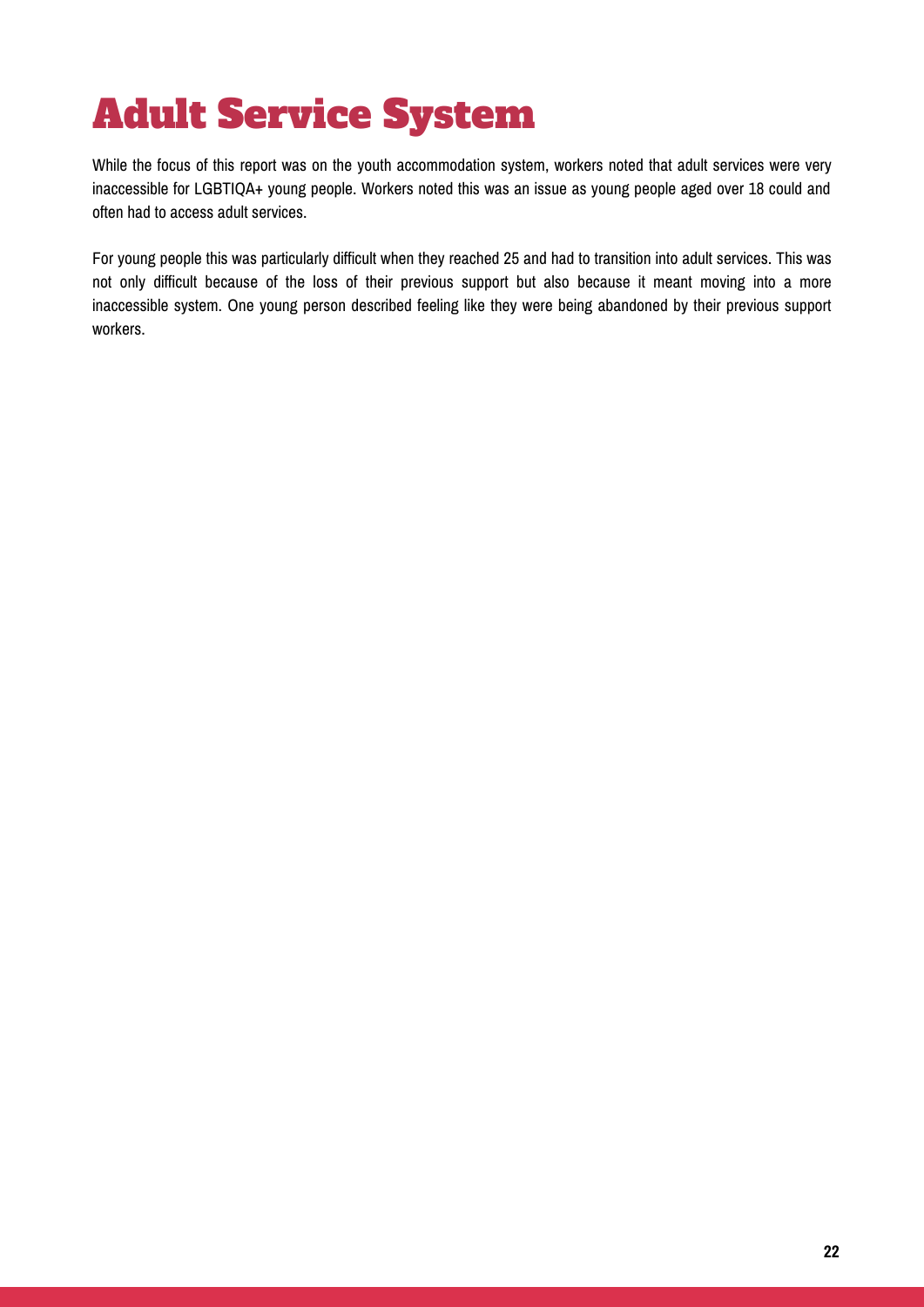# Surrounding Systems

**LGBTIQA+ young people expressed that discrimination they faced in surrounding systems created difficulties in accessing and continuing engagement with accommodation services.**

### *Centrelink*

*Workers and young people reported issues with Centrelink being a significant barrier to service access. One young person discussed that in order to prove that they couldn't live at home Centrelink called their violent and abusive family which put them in further danger. Workers also discussed that some young people who may have a different name on their university or TAFE records compared to their legal records run the risk of getting cut off by Centrelink. Workers and young people noted that many of these problems could be worked around if the young person was supported to navigate the Centrelink system. Some services had very positive experiences when they had a representative come out from Centrelink to assist young people. However, one worker noted that this required the young person to be engaged with that service in order to access this support. This created a barrier whereby young people who were already having difficulty accessing Centrelink found it tough to access some accommodation services that required them to already be receiving a welfare payment to be able to afford to pay for the accommodation.*

*In the online survey around 25% of respondents were unable to access a service because they couldn't access Centrelink. This was exemplified by one young person who said "I didn't have the documents and Centrelink didn't listen to my situation and so I couldn't access housing services".*

*33% of respondents were unable to access services because they couldn't afford them. For some young people, being able to access Centrelink was correlated with being able to afford other services like mental health support; one young person noted they were delayed in accessing mental health support because: "The process took a while as I needed to obtain a license before then and set up Centrelink so I could afford it."*

### *Department of Housing*

*Deadnaming and misgendering young people was a significant issue for young people engaged with the Department of Housing.*

### *Child protection*

*Some workers reported discriminatory experiences that young people had in the child protection system. This included young people being housed with other young people who were discriminatory towards their identity and the service not being able to respond adequately to support their needs.*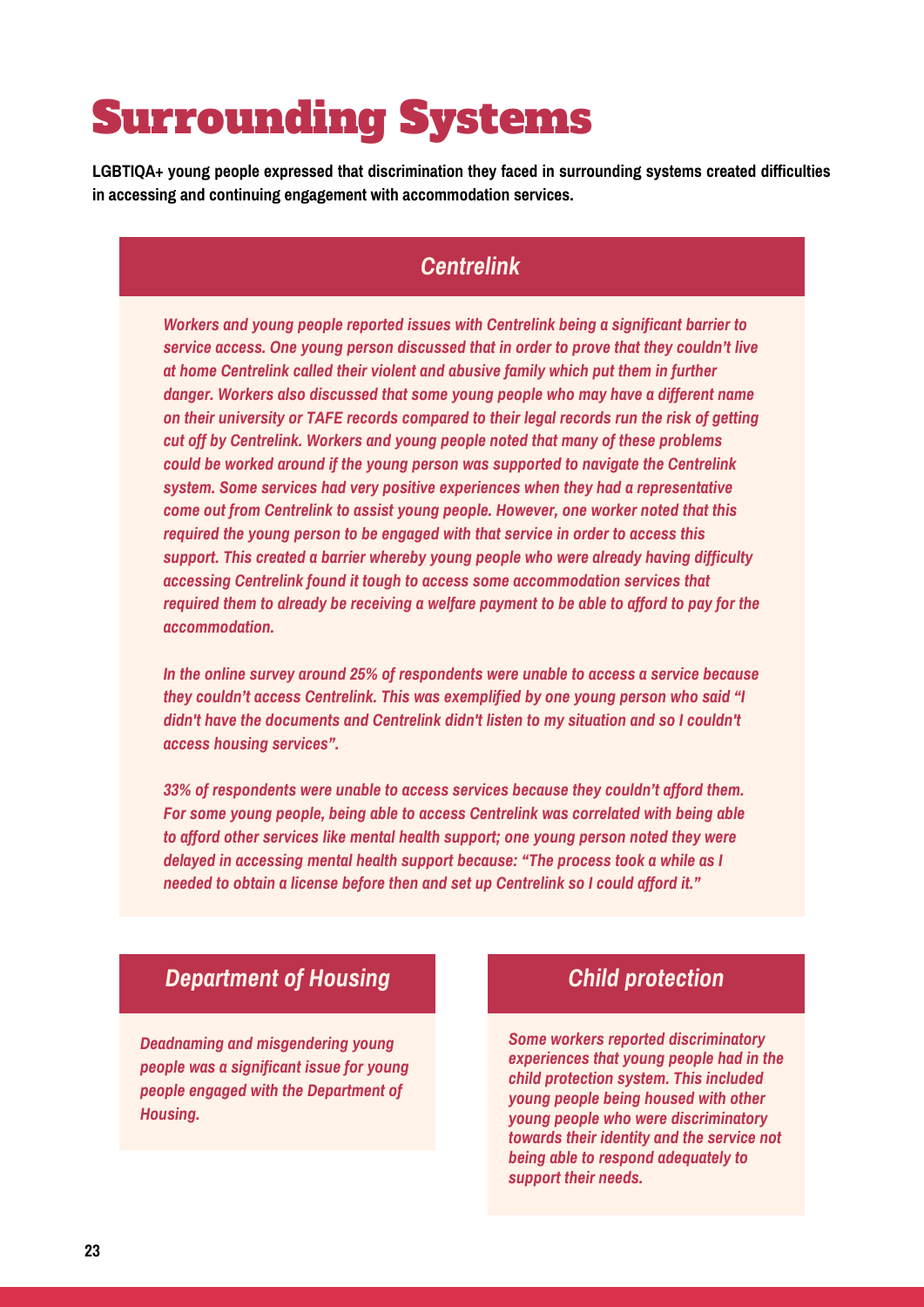#### *Schools*

*Workers reported that young people who were experiencing violence, abuse and rejection at home often had a similar experience at school. Many young people were regularly deadnamed, invalidated or bullied at school by both students and teachers. Additionally, as school is often a key system for identifying young people who are at risk, if the young person was forced to stay 'closeted' at school they were unlikely to disclose their situation to staff and be identified as requiring support.*

*Workers and young people both reported situations where a young person in a non-affirming religious family was also attending a non-affirming church, school and mental health services so had very little affirming support. As one young person noted when responding to the online survey "I currently go to a… church, and I am...not out to most there. My psychologist is Christian. These, other than friends, are my main source of support but I can't trust them because of my sexuality."*

### *Job providers & workplaces*

*Workers noted that LGBTIQA+ young people had experienced discrimination in workplaces as well as with job providers. Particularly, that young people struggled to obtain or maintain employment if they were experiencing discrimination.*

*This was particularly difficult if the young person needed income or to be employed to meet the criteria for service access.*

### *Emergency, hospital-based, mental health services*

*Many young people and workers reported significant and persistent discrimination when presenting to hospital for emergency mental health concerns, or a step-up, step-down service. There was a clear consensus that these services were not safe for LGBTIQA+ young people, particularly trans and gender diverse young people.*

*For trans and gender diverse young people who presented with suicidality many reported that they have been consistently misgendered, had their identity invalidated or told they would 'get over' their LGBTIQA+ identity. One worker described a young person who had to go to extreme, overt lengths to try and get workers to stop misgendering them.*

*Because of these experiences, many trans or gender diverse young people would not present at a hospital even when they were experiencing severe mental health issues and suicidality. Workers described that for many LGBTIQA+ young people this simply was not an option.*

*One worker reported a death of a young person who had experienced significant discrimination in a step-up, step-down facility and who believed this discrimination was a contributor to their death.*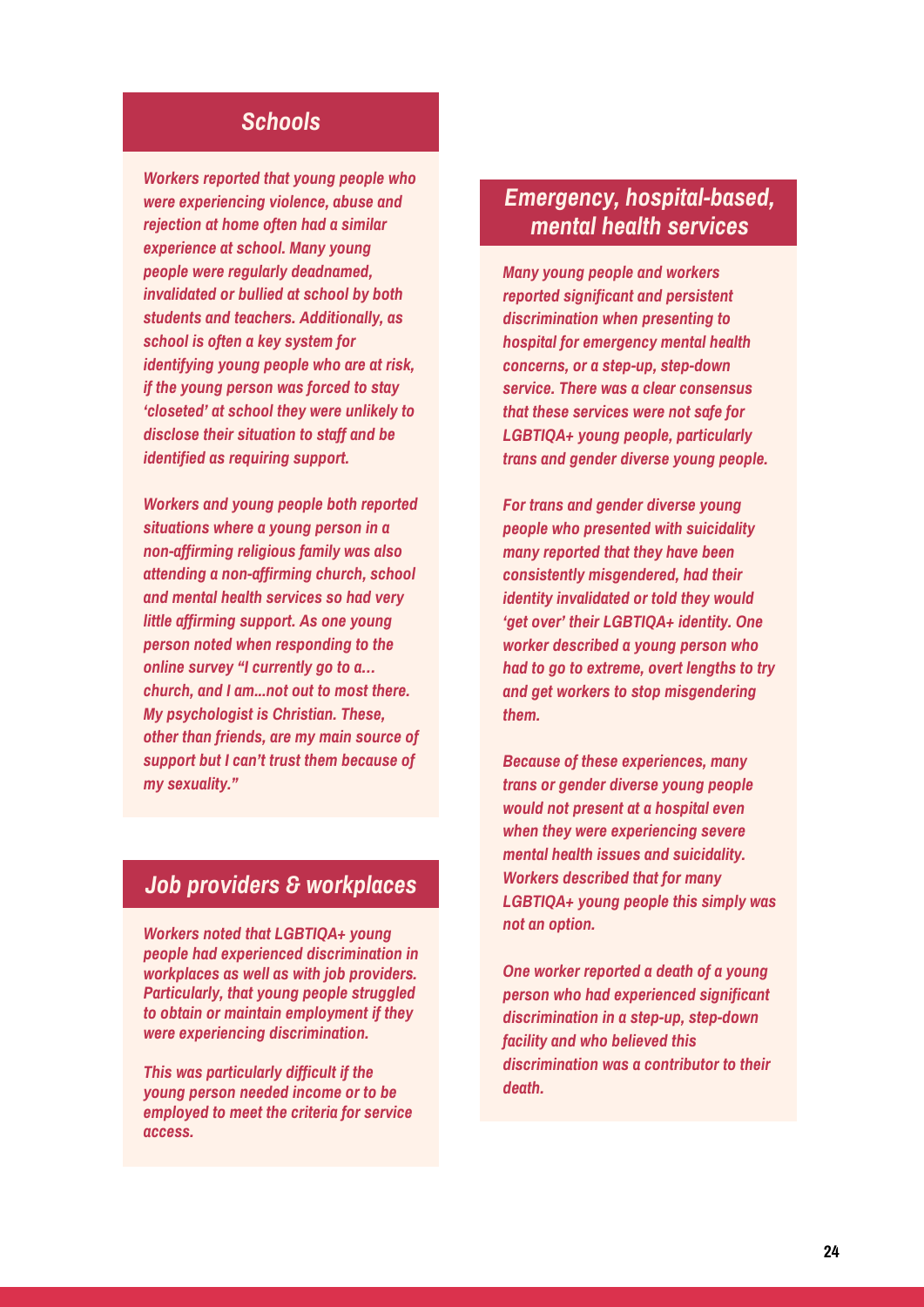# Data Collection

Many workers were concerned about the lack of data collected on the number of young people experiencing homelessness who were LGBTIQA+ in either community or government run services.

One worker noted that stronger data collection would highlight if there were disparities in LGBTIQA+ attendance in different services. Workers also noted that the lack of data made it difficult to justify stronger policy measures or increased funding for LGBTIQA+ inclusion.

The online survey also noted that around 50% of respondents who experienced homelessness had never accessed a service and additional data measures were needed to capture this population.

In LGBTIQA+ affirming services, data was collected on levels of service usage by LGBTIQA+ individuals through providing open box questions for young people to describe their gender and sexuality. This was mandated by the service's governance which required reports of what proportion of service usage was by LGBTIQA+ young people. When asked if non-LGBTIQA+ young people had difficulties with these forms, workers reported that it was often used as a teachable moment to improve the young person's awareness of LGBTIQA+ identities and that it often provided the young person greater insight into their own identity.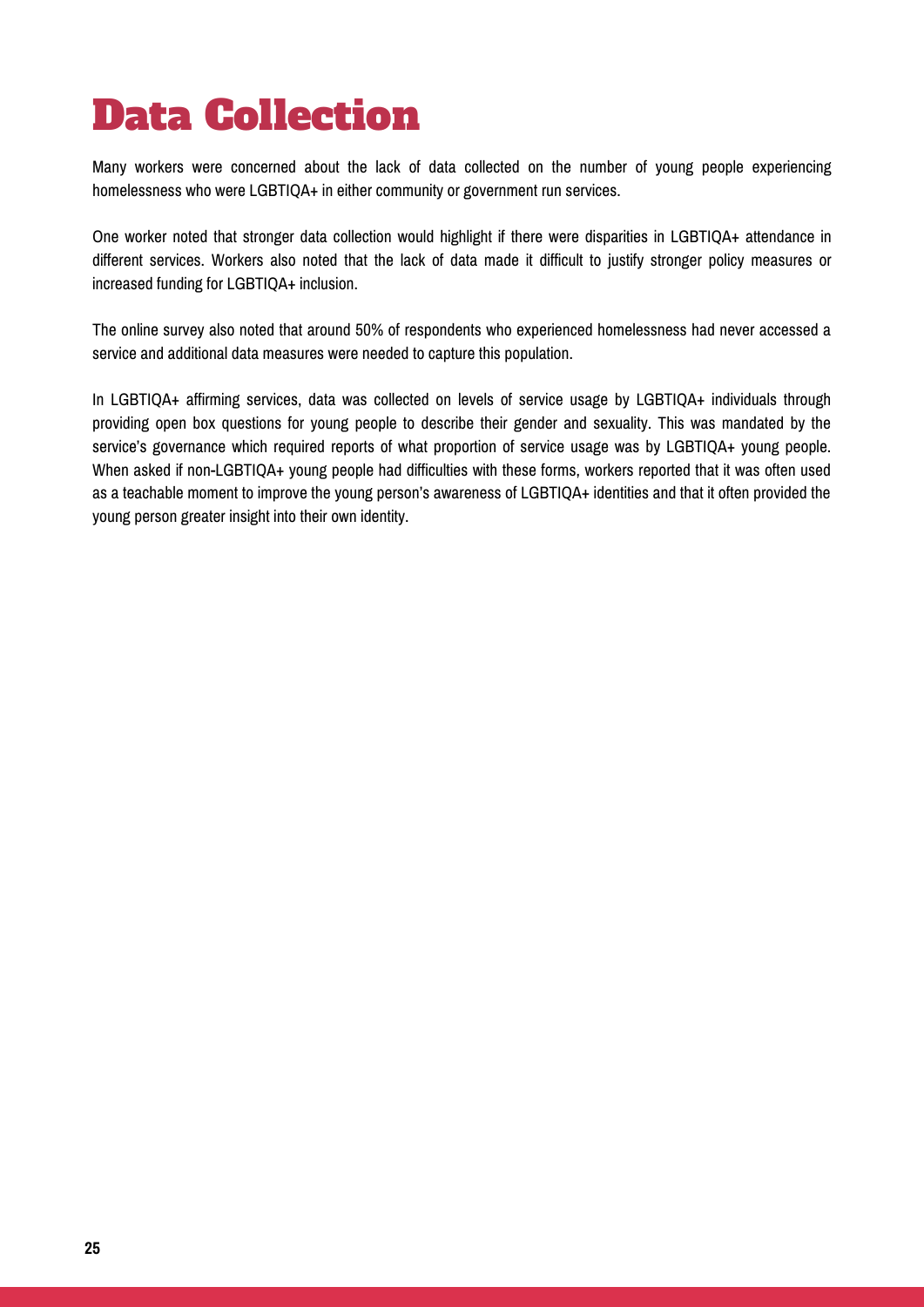# Impact of Negative Experiences

#### *Invalidation*

Workers noted that these negative experiences led to young people developing a negative self-belief that they were worthless and broken.

For those who had experienced trauma relating to discrimination against their identity, particularly if this discrimination was one of the reasons they became homeless, these experiences compounded this trauma and made it more difficult to heal. Workers reported that for some young people it created a self-belief that their identity was an issue.

#### *Difficulty re-engaging*

Workers reported that young people who had negative experiences in a service developed mistrust of services which made re-engaging with other services significantly more difficult, even if they were an affirming service. Workers described having an immense amount of difficulty rebuilding trust with a young person after a negative experience at a referred service and difficulty in convincing the young person to try a different service. This resulted in the young people delaying or not accessing the support they needed.

Workers reported that these experiences could reduce a young person's willingness to engage with entire systems of services, for example health care or education.

#### *Longer time spent homeless*

Workers reported that they believed because LGBTIQA+ young people had a more difficult time accessing services they spent a longer time homeless. Particularly if young people felt they had to remain street present in order to avoid invalidating or discriminatory experiences. In other instances, young people spent longer in unsafe or abusive environments because they didn't want to experience discrimination from services.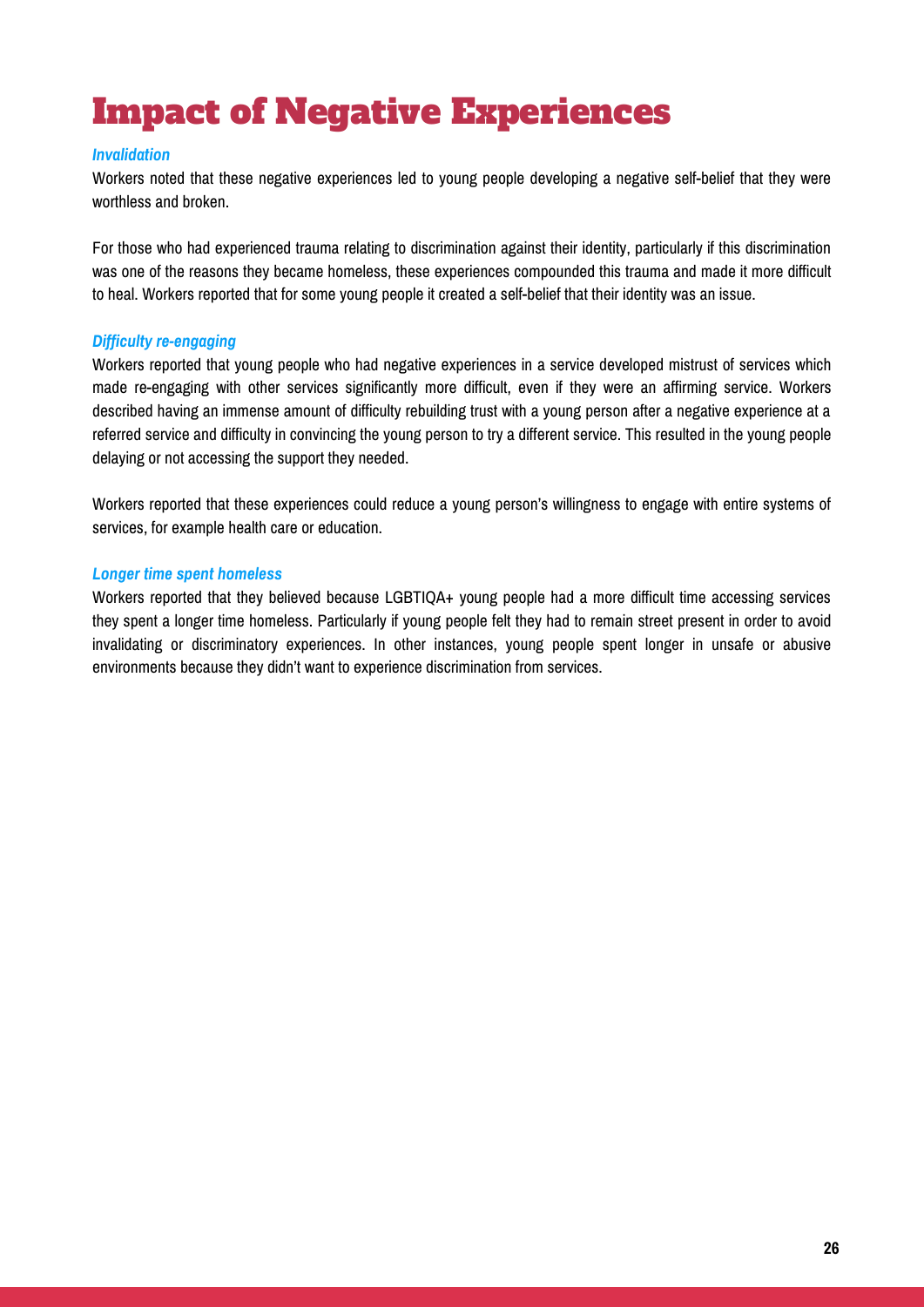# Examples of LGBTIQA+ Affirming Practices

**Throughout interviews, young people and workers also described positive experiences they had with LGBTIQA+ affirming services as well as what made those services particularly inclusive. Themes that aren't included in other areas of the report are listed here.**

#### *Overt inclusion*

Workers noted that LGBTIQA+ affirming services had deliberate visual symbols of inclusion such as pride flags, LGBTIQA+ posters, rainbows and a lack of 'visual heteronormativity'. In these services, workers gave their pronouns and asked for young people's pronouns in a relaxed way. Staff in these services also supported young people to advocate for their identity, including correcting forms and documentation that had incorrect names and pronouns on it. This also included participating in LGBTIQA+ community events such as the Pride Parade.

Workers also pointed to services that had a high number of LGBTIQA+ staff. Young people reported positive experiences with staff members who were able to support them with medical and legal transition or with exploring different aspects of their identity.

**Workers noted that services that were overtly inclusive took the burden off young people to have to figure out if the service was safe for them. As one worker said in the online survey:**

> *"Places that clearly demonstrate that they are LGBTQIA+ affirming through the environment, policies, and staff lead to a greater sense of safety and willingness for these young people to access these services."*

#### *Protective effect of LGBTIQA+ inclusion*

Young people who had an LGBTIQA+ inclusive support system including case managers, psychologists, and doctors described how this helped them to cope with discrimination in other areas of their life. One young person who experienced discrimination at school described that having this support meant they didn't interpret that discrimination as an indicator that they were deficient or broken but rather these supports helped them understand this was a deficiency of that institution. This was a protective factor in this young person's wellbeing. Young people also described how services that were affirming allowed them to build a positive self-concept of their LGBTIQA+ identity.

#### *Space to discover and explore their LGBTIQA+ identity*

Young people reported that in LGBTIOA+ affirming services they were able to easily connect with other LGBTIOA+ young people, which helped them to better understand their own identity. Particularly, young people valued being in a space that supported them to try different names, labels and pronouns to explore what felt right for them. For some young people, being in this environment allowed them to discover that they were LGBTIQA+. Additionally, young people described how having a trans or gender diverse case worker supported them to understand different trans and gender diverse identities and supported them to navigate feelings of gender dysphoria.

#### *Working with supportive affiliates*

Services were able to support LGBTIQA+ young people by providing affirming legal, Centrelink and health services. This allowed young people to do things like change their legal name, access affirming medical treatments and navigate the Centrelink system. This assisted the young people to minimise barriers they faced as LGBTIQA+ people. One service was able to provide wrap-around support that assisted a young person with a large part of their transition.

#### *Clear referrals*

Workers in LGBTIQA+ affirming services had strong preferred referral pathways and were able to have frank conversations about possible experiences of discrimination a young person may have in a service, based on the experiences of other young people. This meant that the young person could make an informed decision as to which services they chose to access.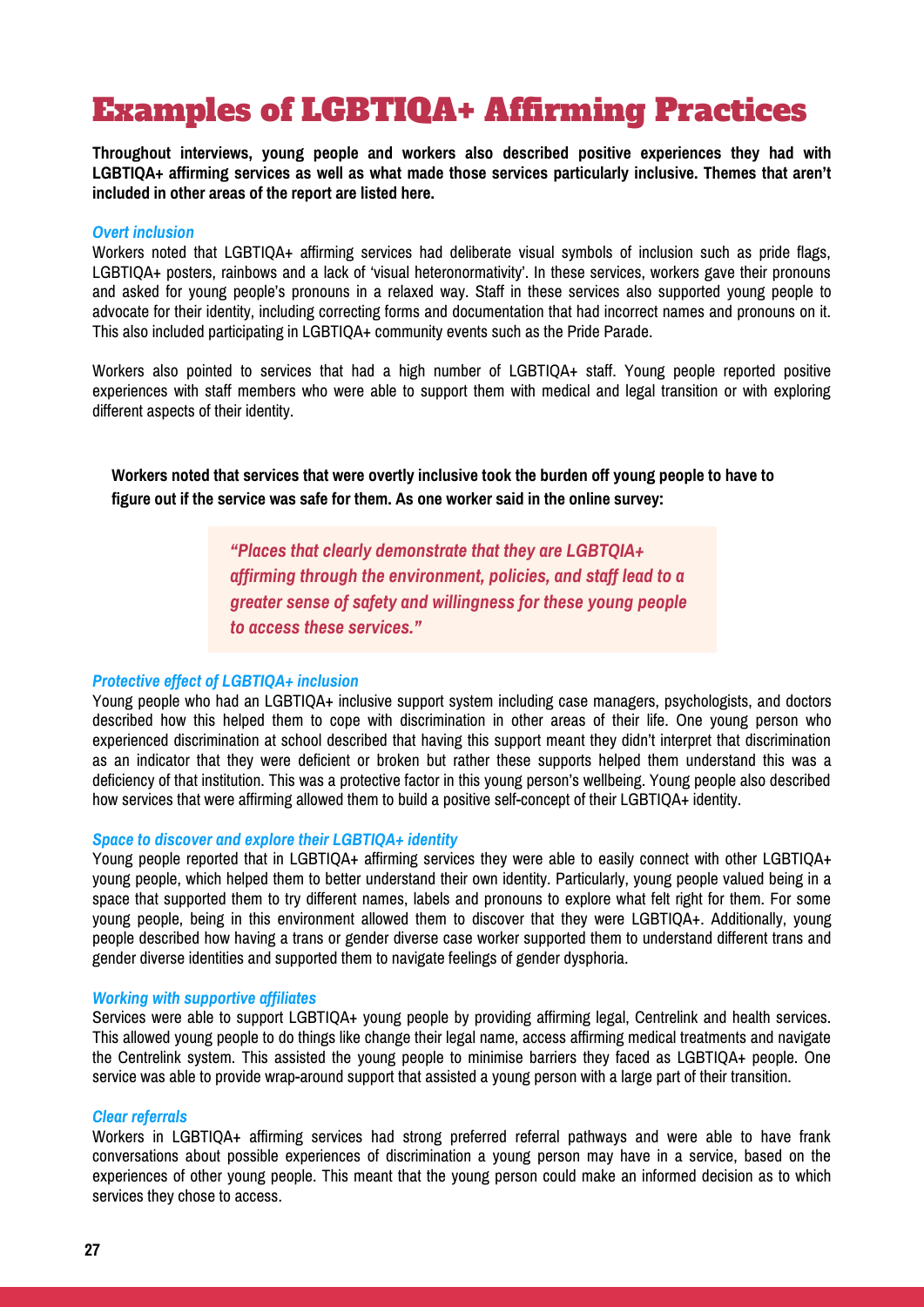# Recommendations - Services

#### *Hire LGBTIQA+ affirming staff and create a safe work environment for LGBTIQA+ employees*

Across interviews it was clear that LGBTIQA+ affirming services had a practice of hiring diverse, LGBTIQA+ staff. Additionally, those services had specific questions in interviewing processes designed to ascertain the candidate's understanding of how to support LGBTIQA+ young people, e.g. 'how would you work with a non-binary young person?'. The purpose of these questions was to discover, beyond general support for inclusion, the skills and knowledge of the staff member to support LGBTIQA+ young people.

Interviewees also identified that if LGBTIQA+ staff members did not feel safe and supported in their identities in the workplace then they would not be able to model LGBTIQA+ inclusion in the service. LGBTIQA+ staff were also more likely to identify gaps and issues with LGBTIQA+ inclusion within the service and workplaces where they were empowered to raise these issues were able to work towards continuous improvement.

#### *Integrate LGBTIQA+ inclusion into core business and ensure service delivery is LGBTIQA+ affirming*

Interviews identified that a key barrier to LGBTIQA+ inclusion was the perception that being LGBTIQA+ affirming was a specialist skill set and not the responsibility of mainstream services. To achieve equitable outcomes for LGBTIQA+ young people every service needs to see LGBTIQA+ inclusion as their responsibility. Suggestions from interviewees included governance structures requiring reports on LGBTIQA+ inclusion measures, and co-design with LGBTIQA+ young people.

Interviews with workers and young people also stressed that services need to actively address discrimination within their services. This included being responsive to reports of discriminatory staff and training staff to intervene to stop discrimination from other service users. All staff members must receive comprehensive training on LGBTIQA+ inclusive practices and must regularly demonstrate this in ongoing practice in order to be fully equipped to support LGBTIQA+ young people and ensure that no client experiences discrimination from any staff member. As one worker put it:

*"We need to go beyond LGBTIQA+ 101 training".*

Additionally, workers noted that the training should be prioritised by organisations and not delegated to LGBTIQA+ staff members to do for free, with a particular emphasis on supporting LGBTIQA+ organisations who deliver this training.

#### *Develop and implement safe methods of data collection on LGBTIQA+ young people*

Another key theme from interviews was the detrimental effect that a lack of data collection had on perpetuating the cycles of exclusion and disadvantage for LGBTIQA+ young people. It is critical that services develop safe ways of collecting data about a young person's LGBTIQA+ identity. This will not only support broader advocacy through providing clearer data on rates of LGBTIQA+ homelessness but will also allow services to identify if LGBTIQA+ young people are receiving the same support and service outcomes as other service users.

#### *Ensure service structures and processes are appropriate for LGBTIQA+ young people*

In interviews, several internal processes were identified as barriers to access for LGBTIQA+ young people. For example, forms that were non-inclusive and record systems that didn't allow for changes of name. Additionally, it was identified that there was a need to educate staff on keeping LGBTIQA+ young people safe, for example allowing a young person to have a contact who is not a parent. To become LGBTIQA+ affirming, services need to identify their own processes and ensure they are appropriate for LGBTIQA+ young people.

Additionally, elements of service structure were found to be barriers for LGBTIQA+ young people including gendered wings in services and services without gender neutral toilets. It is worthwhile for services to evaluate whether LGBTIQA+ young people have a safe place to sleep and go to the bathroom in their service. Service risk thresholds and requirements were also barriers for LGBTIQA+ young people, these thresholds and services should understand what additional support LGBTIQA+ young people may need in order to meet them.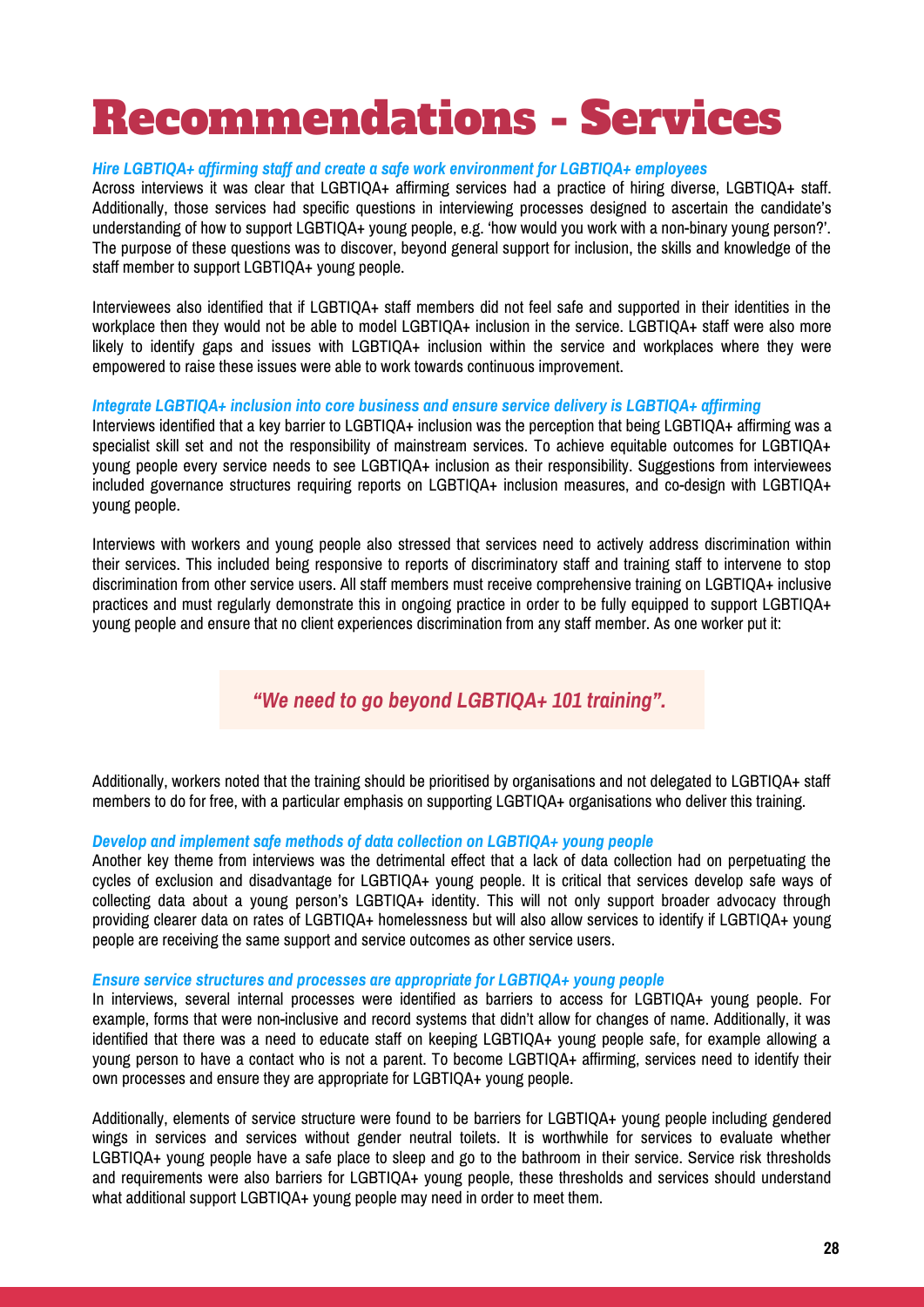# Recommendations - Government

#### *Develop safe methods of data collection on LGBTIQA+ young people*

A key theme from interviews with workers was the difficulties that arise from a lack of data around the prevalence of LGBTIQA+ young people experiencing homelessness. It is important to note that it may not be appropriate to have this information linked to a young person's file or documents as this may make them vulnerable to discrimination from different workers they encounter. However, collecting this data at an aggregate level and allowing young people to have this data recorded if they choose to is important to understanding the prevalence and resource allocation needed for LGBTIQA+ young people.

#### *Integrate LGBTIQA+ inclusion into tendering processes and reporting*

Another key theme of interviews was the desire for more accountability for services to work towards being LGBTIQA+ affirming. A suggestion to address this included asking questions about LGBTIQA+ inclusion practices in reporting and tendering processes.

Additionally, workers suggested that the Government works with services to support re-designing services to remove gendered wings of services, or present alternative and inclusive structures.

#### *Ensure staff across government are trained in LGBTIQA+ inclusion*

Key themes from reports indicated that many Government departments needed comprehensive training on LGBTIQA+ inclusion. This included the Department of Communities, housing & homelessness service policy and contract managers, Child Protection and Family Services, Department of Justice, and Department of Education. This training should be focused on increasing the safety of LGBTQIA+ young people in those systems.

Additionally, this should empower workers and Government to better understand how LGBTIQA+ young people are treated in the various services to help inform referral pathways and ensure due diligence and duty of care is upheld in referrals.

**Discrimination in health and education systems contributed to the disadvantage faced by LGBTIQA+ young people. Working towards affirming schools and health systems is vital for increasing the wellbeing and outcomes of at-risk LGBTIQA+ young people.**

#### *Integrate LGBTIQA+ inclusion into government strategy*

A key theme from consultations was that LGBTIQA+ young people were a significant proportion of young people experiencing homelessness. Additionally, from this report it is clear that young people who aren't affirmed in services will have worse outcomes, increased trauma and longer time in the homelessness system. From this, it can be suggested that LGBTIQA+ people need to be deliberately included in systemic strategies to reduce homelessness.

Additionally, workers suggested interventions that supported families to understand and affirm their LGBTIQA+ children would work to reduce family rejection. General strategies to address discrimination in the community would also support the wellbeing of LGBTIQA+ young people.

Finally, in addressing service availability and mix, strategies should take into account the real availability of services for LGBTIQA+ young people, taking into account services that are non-affirming and those with criteria that may disproportionately exclude LGBTIQA+ young people.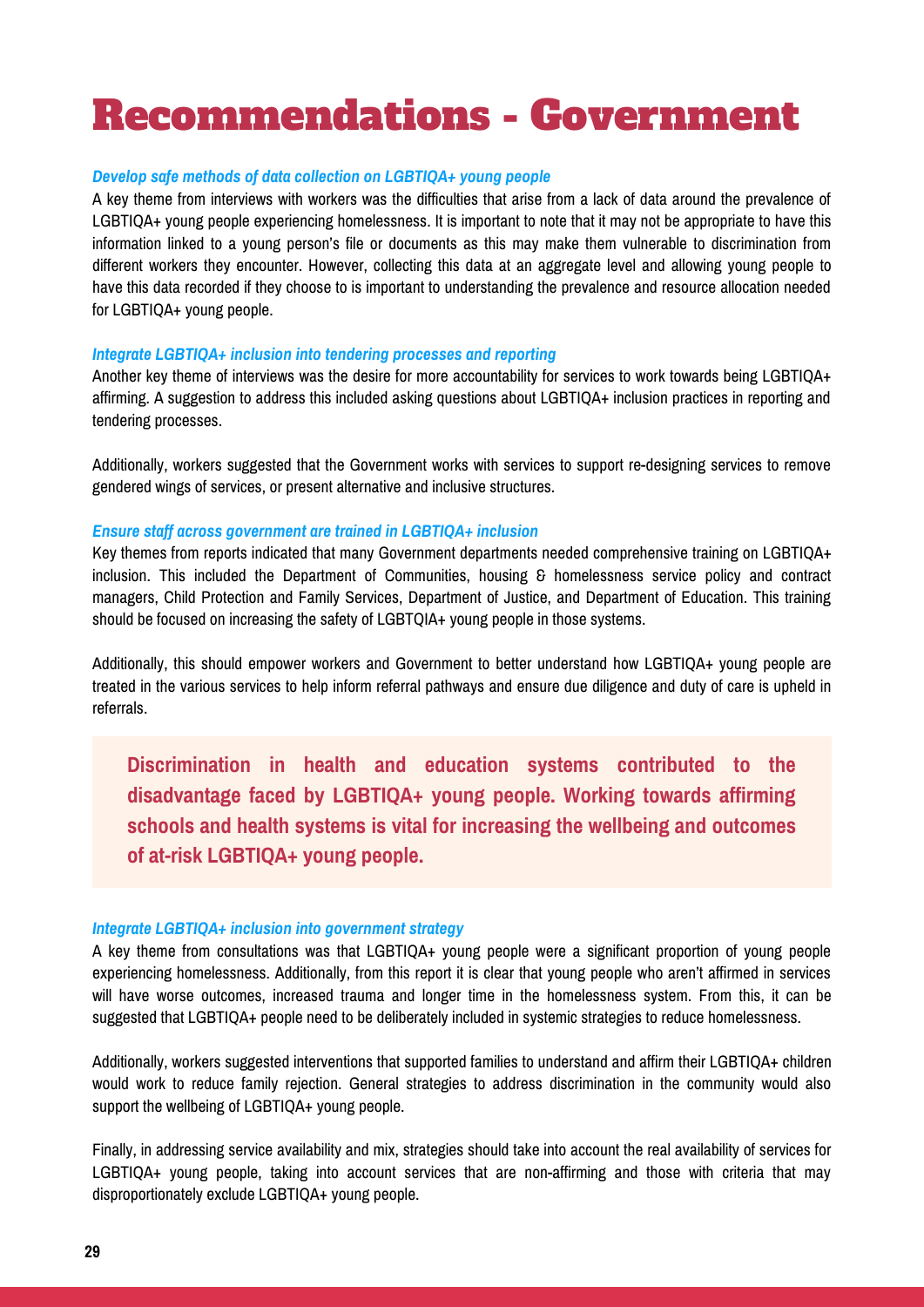# Suggestions for Further Research

There are many areas this report did not adequately address. This includes the experiences of intersex young people, LGBTIQA+ young people in regional and remote areas and the experiences of LGBTIQA+ young people who are culturally and linguistically diverse and/or Aboriginal and Torres Strait Islander. YPN strongly recommends additional work that explores these experiences in more detail and the deliberate inclusion of representatives from these groups in any work resulting from this report. Additionally, it is worthwhile exploring the experiences of discrimination LGBTIQA+ young people face in other systems such as health, education, youth justice, sport & recreation and child protection and family services.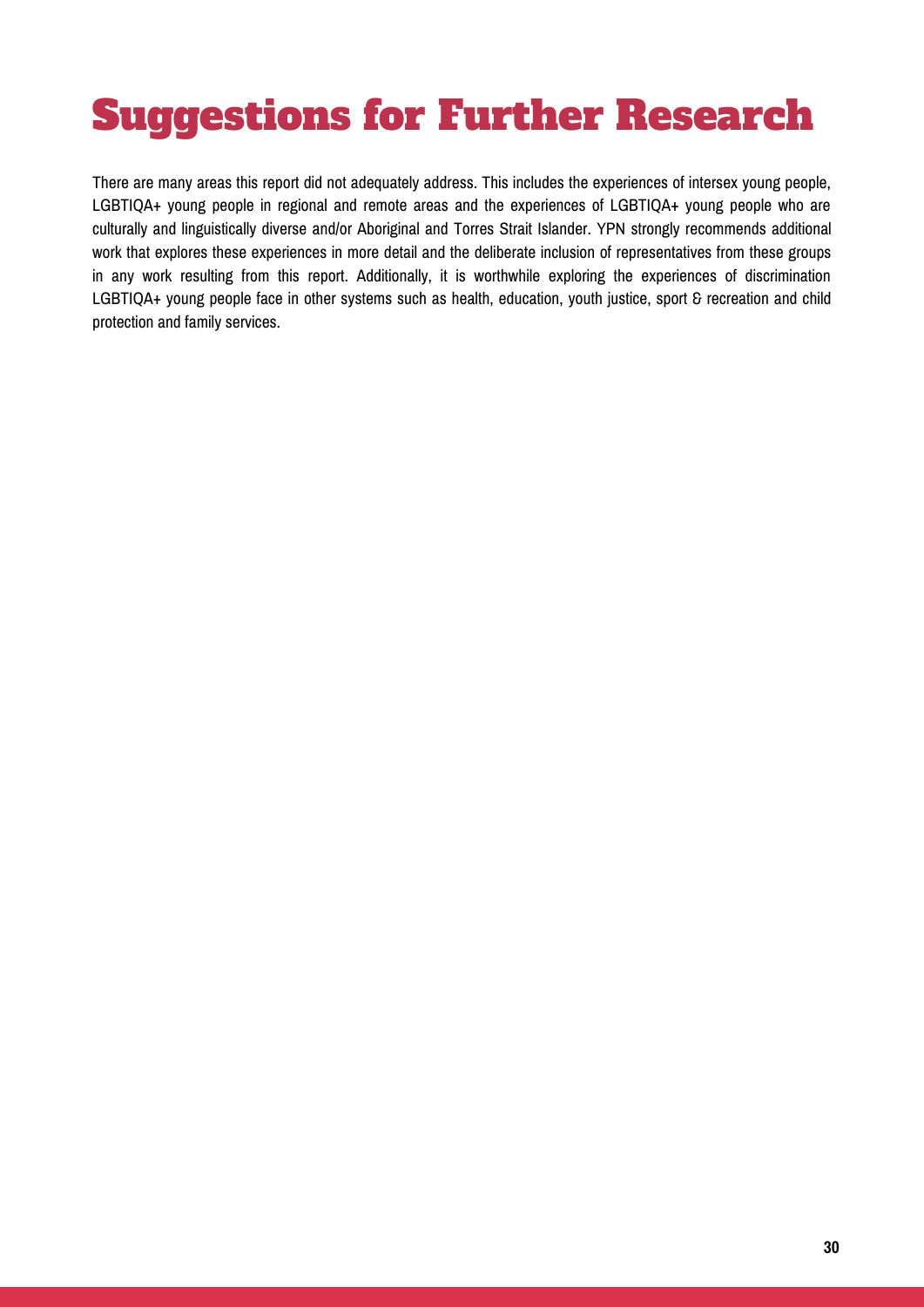# Conclusion

This report highlighted the stories and experiences of LGBTIQA+ young people in the Western Australian youth homelessness system. It identified the persistent systemic and attitudinal barriers that LGBTIQA+ young people face to accessing the support they need. Exclusion of LGBTIQA+ people occurs at all levels, from policy and contracting to day to day service delivery. Additionally, tackling discriminatory attitudes in the community is a key way that we can reduce the trauma of LGBTIQA+ young people and prevent homelessness.

However, there is also evidence from these findings that LGBTIQA+ inclusion is achievable and has been demonstrated by a number of services. At its core, it requires setting LGBTIQA+ young people as a priority and being accountable to continual improvement in inclusion.

As one young person remarked in the online survey:

*"It has to be better. Please."*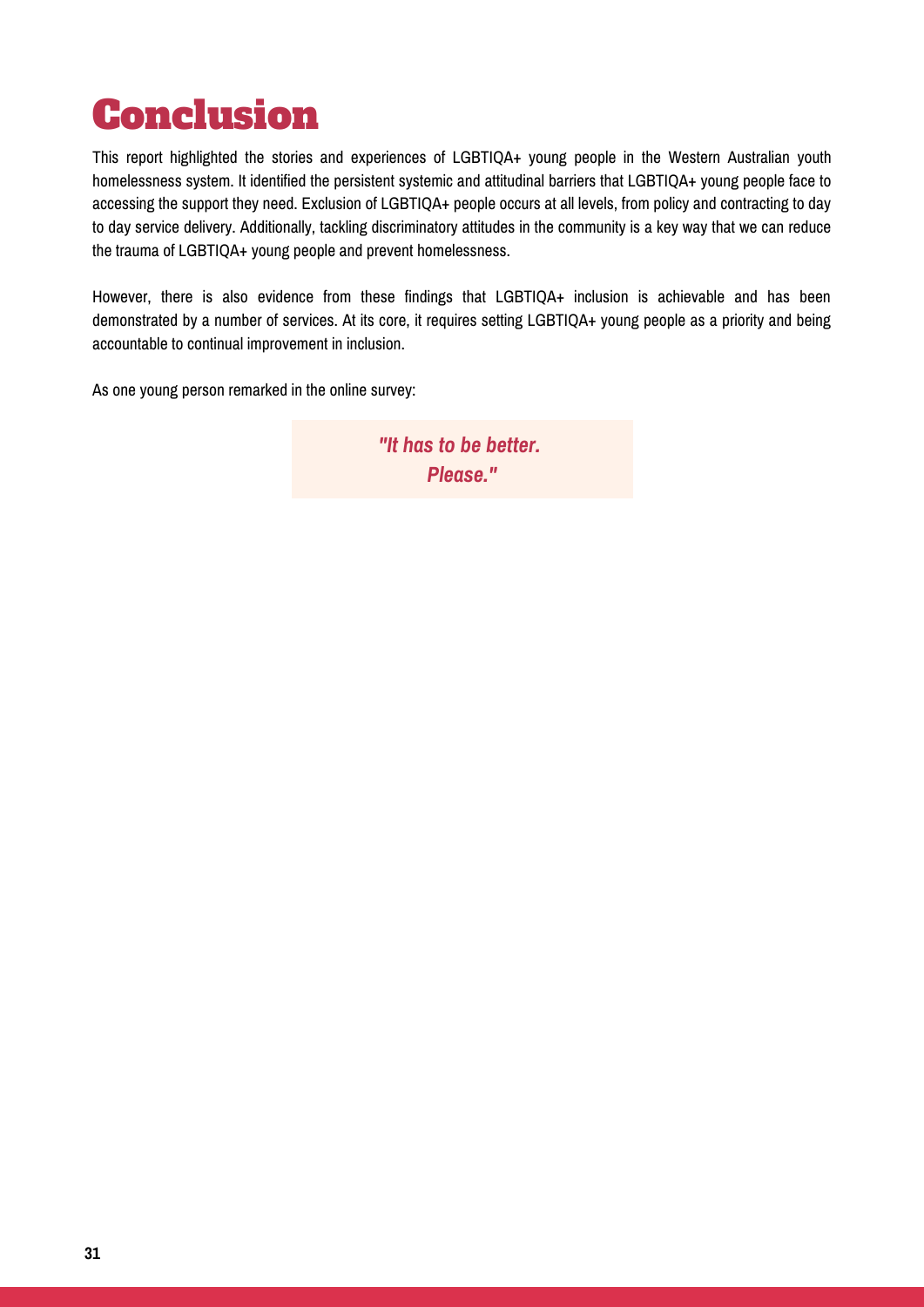# References

1. Cheung, A., Ooi, O., Leemaqz, S., Cundill, P., Silberstein, N., & Bretherton, I. et al. (2018). Sociodemographic and clinical characteristics of transgender adults in Australia. Transgender Health, 3(1), 229-238. https://doi.org/10.1089/trgh.2018.0019

2. Cochran, B., Stewart, A., Ginzler, J., & Cauce, A. (2002). Challenges faced by homeless sexual minorities: comparison of gay, lesbian, bisexual, and transgender homeless adolescents with their heterosexual counterparts. American Journal of Public Health, 92(5), 773-777. https://doi.org/10.2105/ajph.92.5.773

3. Corliss, H., Goodenow, C., Nichols, L., & Austin, S. (2011). High burden of homelessness among sexual-minority adolescents: Findings from a representative Massachusetts high school sample. American Journal of Public Health, 101(9), 1683-1689. https://doi.org/10.2105/ajph.2011.300155

4. Dempsey, D., Parkinson, S., Andrews, C., & McNair, R. (2020). Family relationships and LGB first homelessness in Australia: What do we know and where should we go?. Journal Of Sociology, 56(4), 516-534. https://doi.org/10.1177/1440783320927087

5. Gaetz, S., Dej, E., Richter, T., & Redman, M. (2016). The State of Homelessness in Canada 2016. Toronto: Canadian Observatory on Homelessness Press.

6. Hill, A., Lyons, A., Jones, J., McGowan, I., Carman, M., & Parsons, M. et al. (2021). Writing Themselves In 4: The health and wellbeing of LGBTQA+ young people in Australia. Melbourne: Australian Research Centre in Sex, Health and Society, La Trobe University.

7. Hill, B., Uink, B., Dodd, J., Bonson, D., Eades, A. & S. Bennett (2021) Breaking the Silence: Insights into the Lived Experiences of WA Aboriginal/LGBTIQ+ People, Community Summary Report 2021. Kurongkurl Katitjin, Edith Cowan University. Perth. WA

8. Hillier, L., Jones, T., Monagle, M., Overton, N., Gahan, L., Blackman, J., & Mitchell, A. (2010). Writing themselves in 3: the third national study on the sexual health and wellbeing of same sex attracted and gender questioning young people. Melbourne: Australian Research Centre in Sex Health and Society, La Trobe University.

9. Jones, T., Hart, B., Carpenter, M., Ansara, G., Leonard, W., & Luck, J. (2016). Intersex: Stories and Statistics from Australia. Open Book Publishers.

10. Jones, T., Power, J., Hill, A., Despott, N., Carman, M., & Jones, T. et al. (2021). Religious conversion practices and LGBTQA + youth. Sexuality Research and Social Policy. https://doi.org/10.1007/s13178-021-00615-5

11. Keuroghlian, A., Shtasel, D., & Bassuk, E. (2014). Out on the street: A public health and policy agenda for lesbian, gay, bisexual, and transgender youth who are homeless. American Journal of Orthopsychiatry, 84(1), 66-72. <https://doi.org/10.1037/h0098852>

12. Maccio, E., & Ferguson, K. (2016). Services to LGBTQ runaway and homeless youth: Gaps and recommendations. Children And Youth Services Review, 63, 47-57. https://doi.org/10.1016/j.childyouth.2016.02.008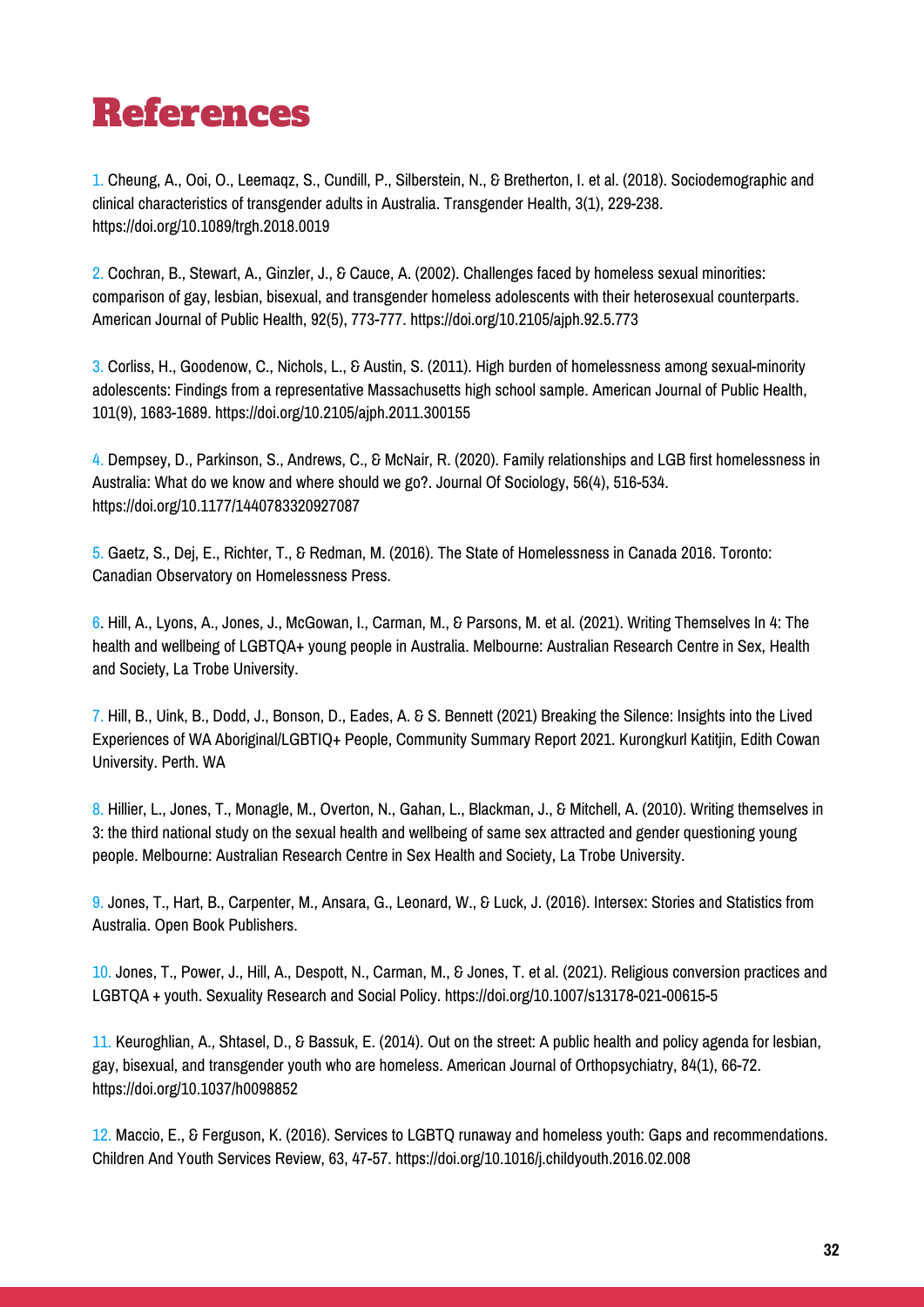13. McNair, R., Parkinson, S., Dempsey, D., & Andrews, C. (2021). Lesbian, gay and bisexual homelessness in Australia: Risk and resilience factors to consider in policy and practice. Health & Social Care in The Community. https://doi.org/10.1111/hsc.13439

14. Oakley, S., & Bletsas, A. (2017). The experiences of being a young LGBTIQ and homeless in Australia: Re-thinking policy and practice. Journal Of Sociology, 54(3), 381-395. https://doi.org/10.1177/1440783317726373

15. Ray, N. (2006). Lesbian, gay, bisexual and transgender youth: An epidemic of homelessness. New York: National Gay and Lesbian Task Force Policy Institute and the National Coalition for the Homeless.

16. Strauss, P., Cook, A., Winter, S., Watson, V., Wright Toussaint, D., Lin, A. (2017). Trans Pathways: the mental health experiences and care pathways of trans young people. Summary of results. Telethon Kids Institute, Perth, Australia.

## Additional References

17. Australian Institute of Health and Welfare, Alcohol, tobacco and other drugs in Australia, people identifying as lesbian, gay, bisexual, transgender, intersex or queer, 2019, available: [https://www.aihw.gov.au/reports/phe/221/alcohol-tobacco-other-drugs-australia/contents/population-groups-of](https://www.aihw.gov.au/reports/phe/221/alcohol-tobacco-other-drugs-australia/contents/population-groups-of-interest/patterns-of-consumption-by-drug-type)interest/patterns-of-consumption-by-drug-type

18. Klein, A. and Golub, S. Family Rejection as a Predictor of Suicide Attempts and Substance Misuse Among Transgender and Gender Nonconforming Adults, LGBT Health 2016, Vol. 3, No. 3, <https://doi.org/10.1089/lgbt.2015.0111>